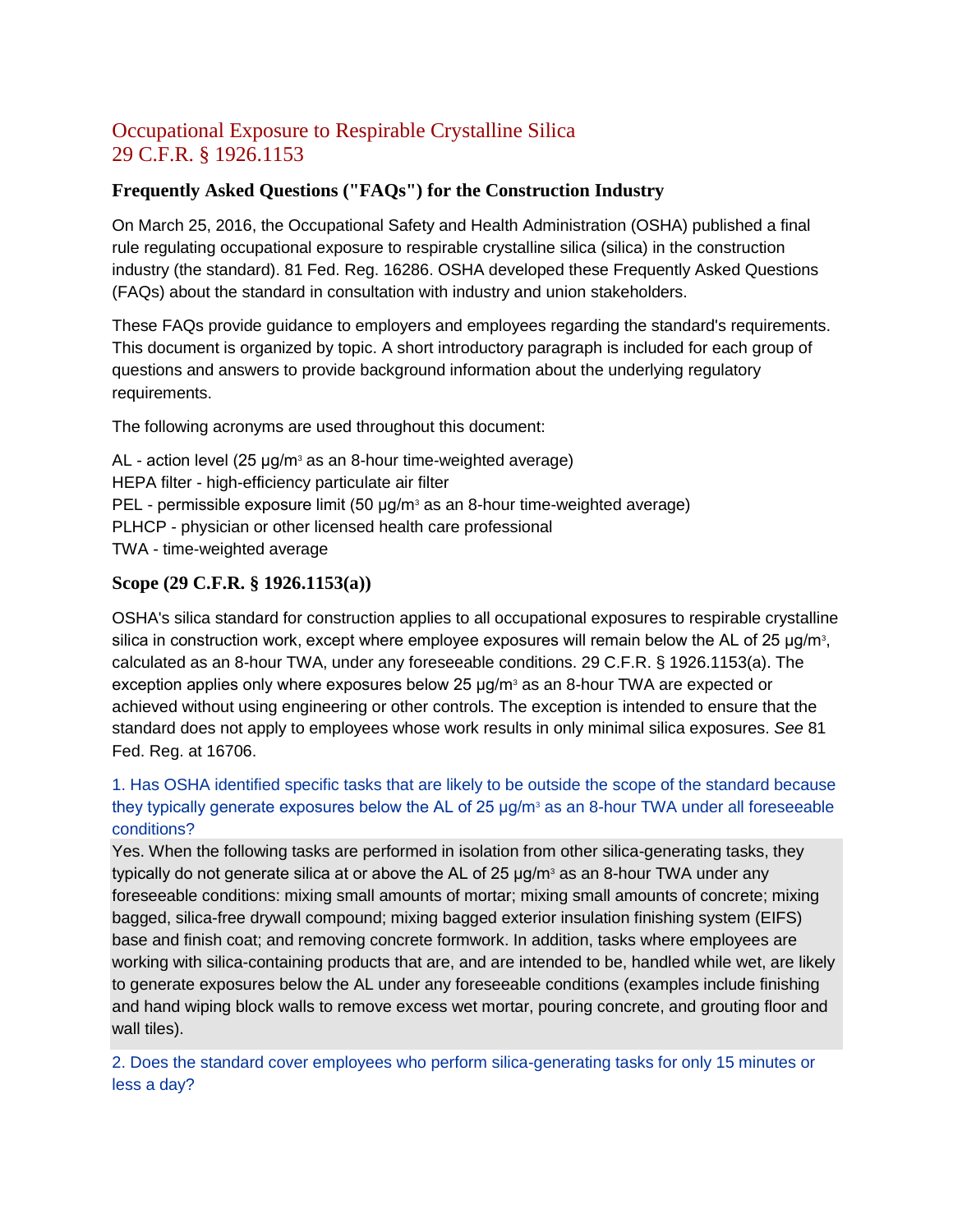The standard does not include a specific exemption for tasks with only short-term exposures (*e.g.*, tasks with exposures for 15 minutes a day or less). However, in many cases, employees who perform construction tasks for very short periods of time, in isolation from activities that generate significant exposures to silica (*e.g.*, some tasks listed on Table 1, abrasive blasting), will be exposed below the AL of 25 μg/m<sup>3</sup> as an 8-hour TWA under any foreseeable conditions. Short-term silica exposures must be very high in order for those exposures to reach or exceed 25  $\mu$ g/m<sup>3</sup> as an 8-hour TWA; for example, if an employee is exposed for only 15 minutes, his or her exposure would have to be higher than 800 μg/m $\mathrm{^3}$  for that 15-minute period before the 8-hour TWA exposure would be at or above 25 μg/m<sup>3</sup> . *See* 81 Fed. Reg. at 16706. Some examples of tasks that could generate very high short-term exposures include abrasive blasting and grinding, which are typically associated with high levels of visible dust.

OSHA has identified carpenters, plumbers, and electricians as types of workers who may perform tasks (*e.g.*, drilling with a handheld drill) involving occasional, brief exposures to silica that are incidental to their primary work. *See* 81 Fed. Reg. at 16706. Provided that these employees perform these tasks in isolation from activities that generate significant exposures to silica, and perform them for no more than 15 minutes throughout the work day, their exposures will usually fall below the AL of 25  $\mu$ g/m<sup>3</sup> as an 8-hour TWA under all foreseeable conditions; when that is the case, these employees will not be covered by the standard.

### [3. If employees are not covered by the standard because their exposures will remain below the AL](https://www.osha.gov/dsg/topics/silicacrystalline/construction_info_silica.html#collapse1_3)  [under any foreseeable conditions, does the employer need to document this determination?](https://www.osha.gov/dsg/topics/silicacrystalline/construction_info_silica.html#collapse1_3)

No. The standard does not require employers to document determinations about the applicability of the standard or the data on which such determinations are based. *See* 81 Fed. Reg. at 16706. However, an employer may document these determinations for its own purposes. Furthermore, OSHA notes that nothing in the silica standard alters employers' duty to maintain employee exposure records under 29 C.F.R. § 1910.1020.

### 4. Do construction employers have to [consider exposures from other contractors when determining if](https://www.osha.gov/dsg/topics/silicacrystalline/construction_info_silica.html#collapse1_4)  [their employees' exposures will remain below the AL of 25 μg/m](https://www.osha.gov/dsg/topics/silicacrystalline/construction_info_silica.html#collapse1_4)<sup>3</sup> as an 8-hour TWA under any [foreseeable conditions?](https://www.osha.gov/dsg/topics/silicacrystalline/construction_info_silica.html#collapse1_4)

Yes, if it is foreseeable that the exposures of employees will be affected by exposures generated by other contractors. On many construction sites, there are multiple contractors performing silicagenerating tasks. The silica generated by these tasks can migrate to employees of other contractors. Employers need to consider these secondary exposures when determining whether their employees' exposures will remain below the AL under any foreseeable conditions. If, however, an employer can ensure - either due to the nature and timing of the work, or through work practice controls - that its employees will not be exposed to silica generated by other contractors, then the employer would not need to consider secondary exposures in determining whether its employees will be exposed below the AL under any foreseeable conditions.

## [5. If employee exposures will remain below the AL of 25 μg/m](https://www.osha.gov/dsg/topics/silicacrystalline/construction_info_silica.html#collapse1_5)<sup>3</sup> as an 8-hour TWA under any [foreseeable conditions, does the standard require the employer to complete a written exposure](https://www.osha.gov/dsg/topics/silicacrystalline/construction_info_silica.html#collapse1_5)  [control plan for the worksite?](https://www.osha.gov/dsg/topics/silicacrystalline/construction_info_silica.html#collapse1_5)

No. None of the standard's requirements apply if, without implementing any controls, all employees' exposures to silica will remain below the AL of 25  $\mu$ g/m<sup>3</sup> as an 8-hour TWA under any foreseeable conditions.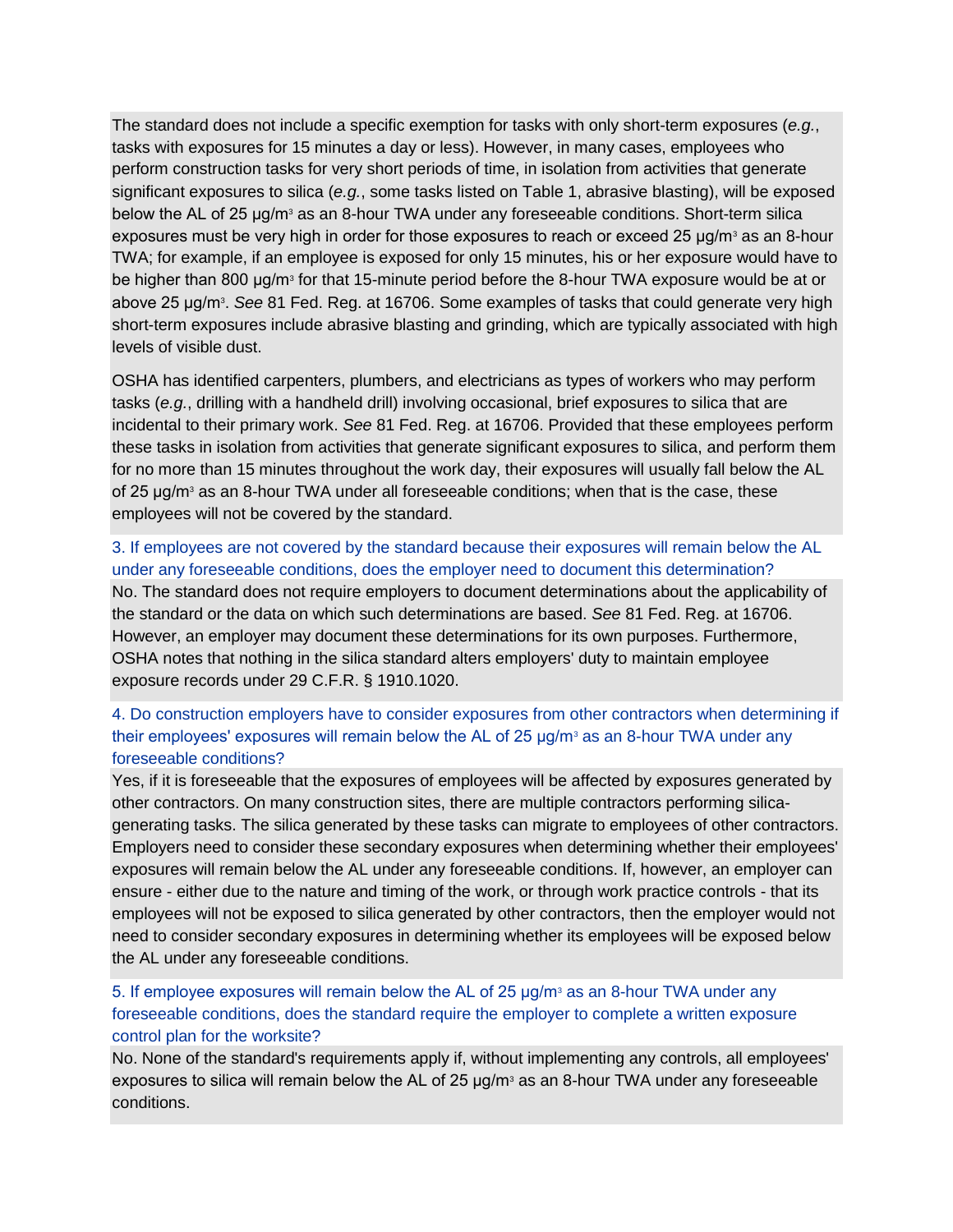## **Definitions (29 C.F.R. § 1926.1153(b))**

The standard defines certain key terms used in the rule. The standard defines such terms as "action level" (a concentration of airborne respirable crystalline silica of 25  $\mu$ g/m $^{\circ}$ , calculated as an 8-hour TWA), "employee exposure" (exposure to airborne respirable crystalline silica that would occur if the employee were not using a respirator), and "competent person" (an individual who is capable of identifying existing and foreseeable respirable crystalline silica hazards in the workplace, and has authorization to take prompt corrective measures to eliminate or minimize them and the knowledge and ability necessary to fulfill the responsibilities set forth in paragraph (g) of the standard). 29 C.F.R. § 1926.1153(b).

[6. How can an employer determine who qualifies as a "competent person" under the standard? Does](https://www.osha.gov/dsg/topics/silicacrystalline/construction_info_silica.html#collapse2_1)  [an employee have to take a particular training class to meet the definition of a competent person](https://www.osha.gov/dsg/topics/silicacrystalline/construction_info_silica.html#collapse2_1)  [under the standard?](https://www.osha.gov/dsg/topics/silicacrystalline/construction_info_silica.html#collapse2_1)

The standard does not specify particular training requirements for competent persons. Instead, it defines a competent person in terms of *capability, i.e.*, whether a designated competent person has the knowledge and ability to perform the duties prescribed by the standard. The employer must also give the competent person the authority to perform those duties. *See* 29 C.F.R. § 1926.1153(b).

To determine whether a given employee has the appropriate *knowledge and ability* to perform the duties of the competent person, an employer needs to confirm that the employee is *capable* of:

- 1. Identifying existing and foreseeable silica hazards; and
- 2. Promptly eliminating or minimizing those hazards.

*See* 29 C.F.R. § 1926.1153(b). In addition, the employee must be *capable* of making frequent and regular inspections of job sites, materials, and equipment for purposes of implementing the written exposure control plan, to ensure that the engineering controls, work practice controls, required respiratory protection, housekeeping measures, and procedures to restrict access in the workplace are implemented for the silica-generating tasks listed in the plan. *See* 29 C.F.R. § 1926.1153(g)(1)(i)-(iv), (g)(4).

A person with these capabilities (whether acquired through training, education, work experience, or otherwise), who is authorized by the employer to perform the duties of a competent person, qualifies as a competent person under the standard.

[7. Some provisions in the standard refer to high-efficiency particulate air \(HEPA\) filters. The](https://www.osha.gov/dsg/topics/silicacrystalline/construction_info_silica.html#collapse2_2)  [standard defines a HEPA filter as a "filter that is at least 99.97 percent efficient in removing mono](https://www.osha.gov/dsg/topics/silicacrystalline/construction_info_silica.html#collapse2_2)dispersed particles of [0.3 micrometers in diameter." May an employer rely on a manufacturer's](https://www.osha.gov/dsg/topics/silicacrystalline/construction_info_silica.html#collapse2_2)  [representation of the effectiveness of a filter to comply with this requirement?](https://www.osha.gov/dsg/topics/silicacrystalline/construction_info_silica.html#collapse2_2)

Yes. The standard does not require employers to independently test the effectiveness of filters to determine if they meet the definition in paragraph (b). Employers can rely on a manufacturer's representation that a filter is at least 99.97 percent efficient in removing mono-dispersed particles of 0.3 micrometers in diameter or that it is compliant with the OSHA definition of a "HEPA filter." However, employers must properly select, use, maintain, and replace HEPA filters in order to ensure that they continue to function according to the manufacturer's specifications.

**Exposure Control Methods (29 C.F.R. § 1926.1153(c) and (d))**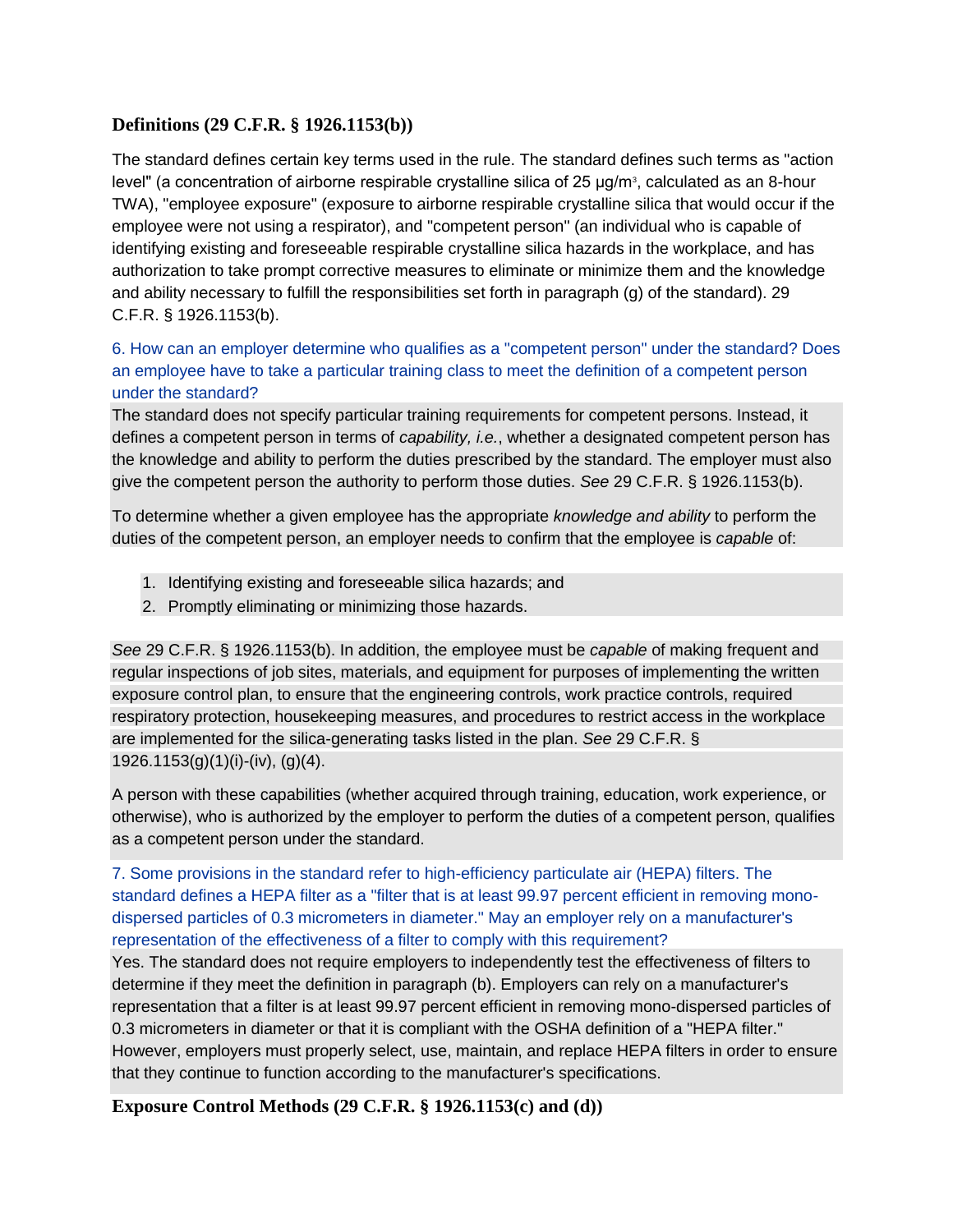The standard permits construction employers to select from two methods of compliance to control exposures to respirable crystalline silica: "specified exposure control methods" or "alternative exposure control methods."

Under "specified exposure control methods," employers can comply by fully and properly implementing the engineering controls, work practices, and respiratory protection set forth for the relevant task on "Table 1." 29 C.F.R. § 1926.1153(c). Employers that follow Table 1 do not have to assess employee exposures or separately ensure compliance with the PEL. Table 1 includes common construction tasks.

For tasks that are not listed on Table 1, or where the employer does not fully and properly implement the engineering controls, work practices, and respiratory protection described on Table 1, the employer must comply with "alternative exposure control methods." 29 C.F.R. § 1926.1153(d). Under this compliance option, the employer must ensure that no employee is exposed to an airborne concentration of respirable crystalline silica in excess of the PEL of 50 μg/m<sup>3</sup>, calculated as an 8hour TWA. 29 C.F.R. § 1926.1153(d)(1). The employer must assess exposures using either a performance option or a scheduled monitoring option. 29 C.F.R. § 1926.1153(d)(2).

Further, as with other health standards, employers following alternative exposure control methods must use engineering and work practice controls to reduce and maintain employee exposure to silica to or below the PEL, unless the employer can demonstrate that such controls are not feasible. If feasible engineering and work practice controls are not sufficient to reduce employee exposure to or below the PEL, the employer must nonetheless use those controls to reduce exposures to the lowest feasible level, and then supplement the controls with the use of respiratory protection. 29 C.F.R § 1926.1153(d)(3)(i).

### *Specified Exposure Control Methods - Table 1*

[8. If all of the jobs and tasks an employer performs are included on Table 1, can the employer](https://www.osha.gov/dsg/topics/silicacrystalline/construction_info_silica.html#collapse3_1)  [comply with Table 1 exclusively, instead of following alternative exposure control methods?](https://www.osha.gov/dsg/topics/silicacrystalline/construction_info_silica.html#collapse3_1) Yes. Most of the tasks that generate exposure to silica in construction are listed on Table 1, and OSHA anticipates that most employers will choose to follow Table 1 for tasks listed on the table.

[9. Many of the entries on Table 1 require employers to "\[o\]perate and maintain" tools "in accordance](https://www.osha.gov/dsg/topics/silicacrystalline/construction_info_silica.html#collapse3_2)  [with manufacturer's instructions to minimize dust emissions." See 29 C.F.R. § 1926.1153\(c\)\(1\)\(i\)-](https://www.osha.gov/dsg/topics/silicacrystalline/construction_info_silica.html#collapse3_2) [\(vii\), \(x\)-\(xiii\), \(xvi\). If an employer is following Table 1, and employees are performing one of](https://www.osha.gov/dsg/topics/silicacrystalline/construction_info_silica.html#collapse3_2) these [tasks, does the silica standard require the employer to follow every element of the tool](https://www.osha.gov/dsg/topics/silicacrystalline/construction_info_silica.html#collapse3_2)  [manufacturer's instructions?](https://www.osha.gov/dsg/topics/silicacrystalline/construction_info_silica.html#collapse3_2)

No, the silica standard requires employers to follow manufacturer instructions that are related to *dust control*. In determining which instructions might relate to dust control, employers should consider whether the failure to follow the particular instruction would increase employee exposure to silica. Examples of manufacturer instructions for minimizing dust emissions could include:

- Instructions on the use of water, water supply, flow rates, etc., including installation and maintenance of integrated water delivery systems;
- Instructions on when to change water, where water supply is reused;
- Instructions on the use, installation, and maintenance of dust collectors or vacuums, including recommended flow rate (cubic feet per minute (CFM)), HEPA filters, and capacity;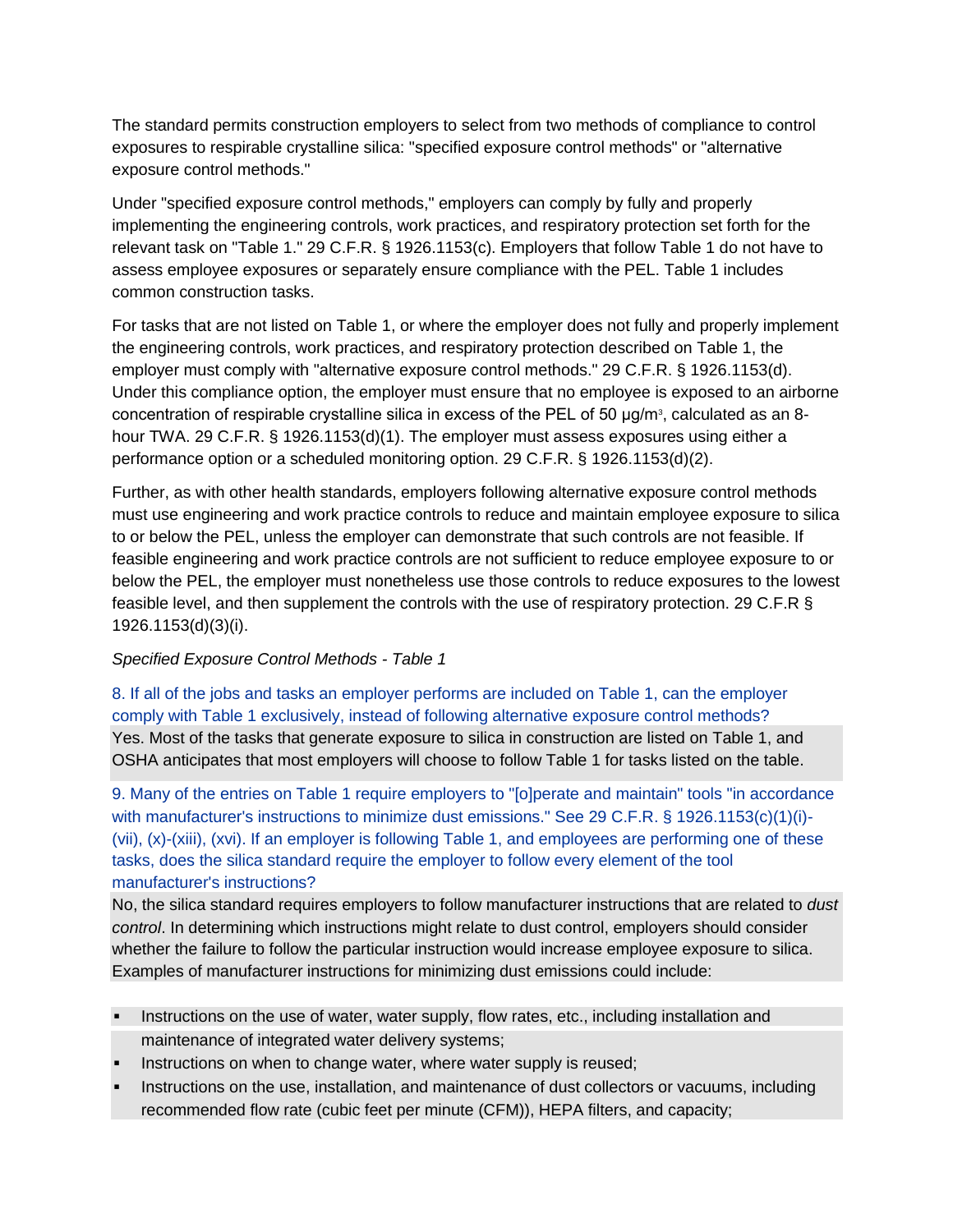- Instructions on the maintenance and replacement of blades; and
- Instructions on the rotation (*e.g.*, speed, direction) of blades.

Examples of manufacturer instructions that are *not* generally related to minimizing dust emissions include:

- Warnings related to electrical hazards, guarding hazards, and noise hazards;
- Instructions regarding the use of personal protective equipment (including respiratory protection);
- Instructions on fueling and refueling; and
- Instructions on transporting the tool from worksite to worksite.

OSHA recognizes that sometimes manufacturers adopt particular instructions to serve multiple purposes. Where a given instruction is reasonably related to the level of dust generated, the standard requires employers to follow that instruction, regardless of whether that instruction serves more than one purpose.

OSHA notes that manufacturers' instructions that do not relate to minimizing dust emissions may still be relevant to compliance with other OSHA standards and the OSH Act.

## [10. The manufacturers' instructions for a number of tools state that respiratory protection is required](https://www.osha.gov/dsg/topics/silicacrystalline/construction_info_silica.html#collapse3_3)  [whenever employees use the tools. Does that language supersede the respiratory protection](https://www.osha.gov/dsg/topics/silicacrystalline/construction_info_silica.html#collapse3_3)  [requirements on Table 1?](https://www.osha.gov/dsg/topics/silicacrystalline/construction_info_silica.html#collapse3_3)

No. The standard does not require employers to follow tool manufacturers' instructions for respirator use. Respirator requirements for employers following Table 1 are specified on the table, and those employers must fully and properly implement the dust control and respiratory protection requirements specified for the relevant task. *See* 29 C.F.R. § 1926.1153(e).

### [11. Some entries on Table 1 require the use of a dust collection system that provides, at a minimum,](https://www.osha.gov/dsg/topics/silicacrystalline/construction_info_silica.html#collapse3_4)  [the air flow recommended by the manufacturer. Does the standard require employers to conduct](https://www.osha.gov/dsg/topics/silicacrystalline/construction_info_silica.html#collapse3_4)  [their own air flow assessments to ensure compliance with this requirement?](https://www.osha.gov/dsg/topics/silicacrystalline/construction_info_silica.html#collapse3_4)

No. Employers may normally rely on statements made by the manufacturer of equipment to determine compliance. Employers do not need to perform their own testing to determine if a dust collection system functions at the level required by the standard. However, employers must properly select, use, maintain, and replace dust collection systems in order to ensure that they function as designed, *e.g.*, by ensuring that the port and hose are not obstructed.

### [12. For Table 1 tasks performed indoors or in enclosed areas, paragraph \(c\)\(2\)\(i\) requires a means](https://www.osha.gov/dsg/topics/silicacrystalline/construction_info_silica.html#collapse3_5)  [of exhaust as needed to minimize the accumulation of visible airborne dust. Can an employer use a](https://www.osha.gov/dsg/topics/silicacrystalline/construction_info_silica.html#collapse3_5)  [portable fan to comply with this requirement?](https://www.osha.gov/dsg/topics/silicacrystalline/construction_info_silica.html#collapse3_5)

Yes. When tasks are performed indoors or in enclosed areas, the dispersal of dust can be impeded, causing dust concentrations to build. In these environments, sufficient air circulation is critical to ensure the effectiveness of the controls included on Table 1 and to prevent the accumulation of airborne dust. Thus, the standard requires a means of exhaust in those circumstances. The required "means of exhaust" could include: portable fans (*e.g.*, box fans, floor fans, axial fans, oscillating fans), portable ventilation systems, or other systems that increase air movement and assist in the removal and dispersion of airborne dust. To be effective, the exhaust ventilation must be positioned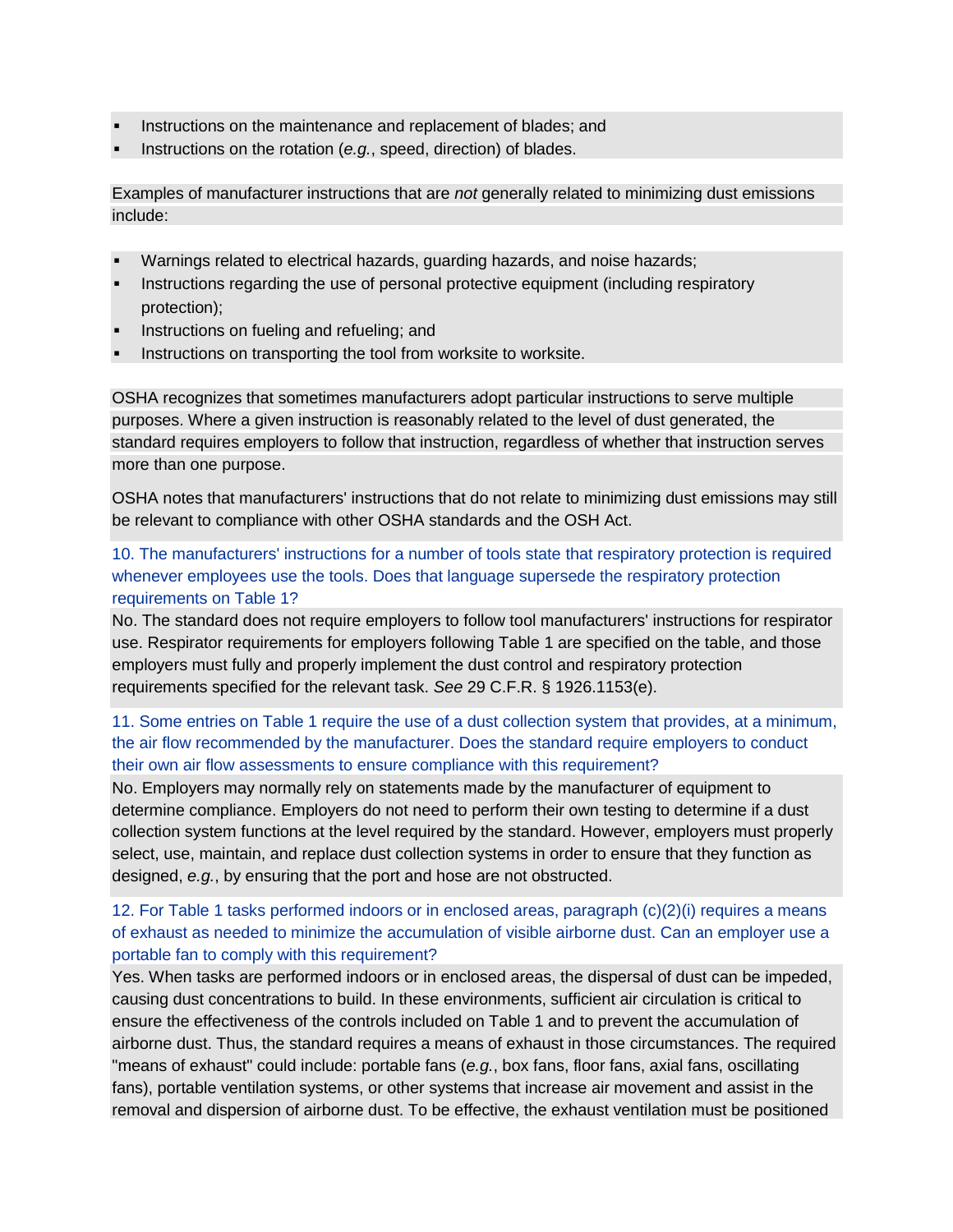to move dust away from workers' breathing zones and set up so that movements of employees during work, or the opening of doors and windows, will not negatively affect the airflow. *See* 81 Fed. Reg. at 16721.

#### 13. What [constitutes an enclosed area for purposes of compliance with Table 1?](https://www.osha.gov/dsg/topics/silicacrystalline/construction_info_silica.html#collapse3_6)

Some of the entries on Table 1, as well as paragraph (c)(2)(i), include specific requirements for tasks performed "indoors or in enclosed areas." This term refers to any areas where, without the assistance of forced ventilation, the dispersal of airborne dust can be impeded and concentrations can build up. For example, a work area with only a roof that does not affect the dispersal of dust would not be considered enclosed; however, an open-top structure with three walls and limited air movement could be considered enclosed. Parking garages, pits, trenches, and empty swimming pools may qualify as enclosed areas.

### [14. For a few tasks on Table 1, respirator requirements vary based on task duration,](https://www.osha.gov/dsg/topics/silicacrystalline/construction_info_silica.html#collapse3_7) *i.e.*, whether [the task is performed for "less than or equal to four hours/shift" or "greater than four hours/shift."](https://www.osha.gov/dsg/topics/silicacrystalline/construction_info_silica.html#collapse3_7)  Does the employer have to track the *exact* [amount of time that employees are performing a job](https://www.osha.gov/dsg/topics/silicacrystalline/construction_info_silica.html#collapse3_7)  [throughout a shift to be in compliance with Table 1?](https://www.osha.gov/dsg/topics/silicacrystalline/construction_info_silica.html#collapse3_7)

No. Before the task is performed, the employer must make a good-faith judgment about whether the task will take more than four hours. This judgment should be based on previous experience and other available information. If the employer anticipates that an employee will be engaged in a task for more than four hours, the employer must provide the employee, at the beginning of the shift, the respiratory protection required in the "greater than four hours/shift" column on Table 1. If, in contrast, the employer anticipates that an employee will be engaged in a task for four hours or less, the employer needs to provide respiratory protection in accordance with the "less than or equal to four hours/shift" column (which in many cases does not call for the use of *any* respiratory protection). However, if the employer experiences unforeseen difficulties or other circumstances that are expected to extend the task duration beyond four hours, the employer must provide the respiratory protection required in the "greater than four hours/shift" column as soon as it becomes evident that the duration of the task may exceed the 4-hour threshold. (In that situation, the 4-hour mark is still measured from the beginning of the task, not from the time the expected duration of the task changes.)

For example, in the case of an employee grinding concrete walls indoors, the employer should know, in advance, the area of the surface that is to be worked on in the course of a shift. If, based on the employer's experience, the time needed to grind that area is typically less than four hours, the employer would not have to provide the respiratory protection required in the "greater than four hours/shift" column. If, however, using the same example, unforeseen circumstances arise part-way through the task that will result in the task taking more than four hours, the employer must provide the respiratory protection called for in the "greater than four hours/shift" column as soon as the unforeseen circumstances occur.

### [15. Is an employer following Table 1 required to "minimize dust emissions"? What does it mean to](https://www.osha.gov/dsg/topics/silicacrystalline/construction_info_silica.html#collapse3_8)  ["minimize dust emissions" in this context?](https://www.osha.gov/dsg/topics/silicacrystalline/construction_info_silica.html#collapse3_8)

Although many of the entries on Table 1 require employers to "[o]perate and maintain" tools "in accordance with manufacturer's instructions to minimize dust emissions," 29 C.F.R. § 1926.1153(c)(1)(i)-(vii), (x)-(xiii), (xvi), or to "[o]perate and maintain machine[s] to minimize dust emissions," 29 C.F.R. § 1926.1153(c)(1)(xiv)-(xv), the standard does not separately require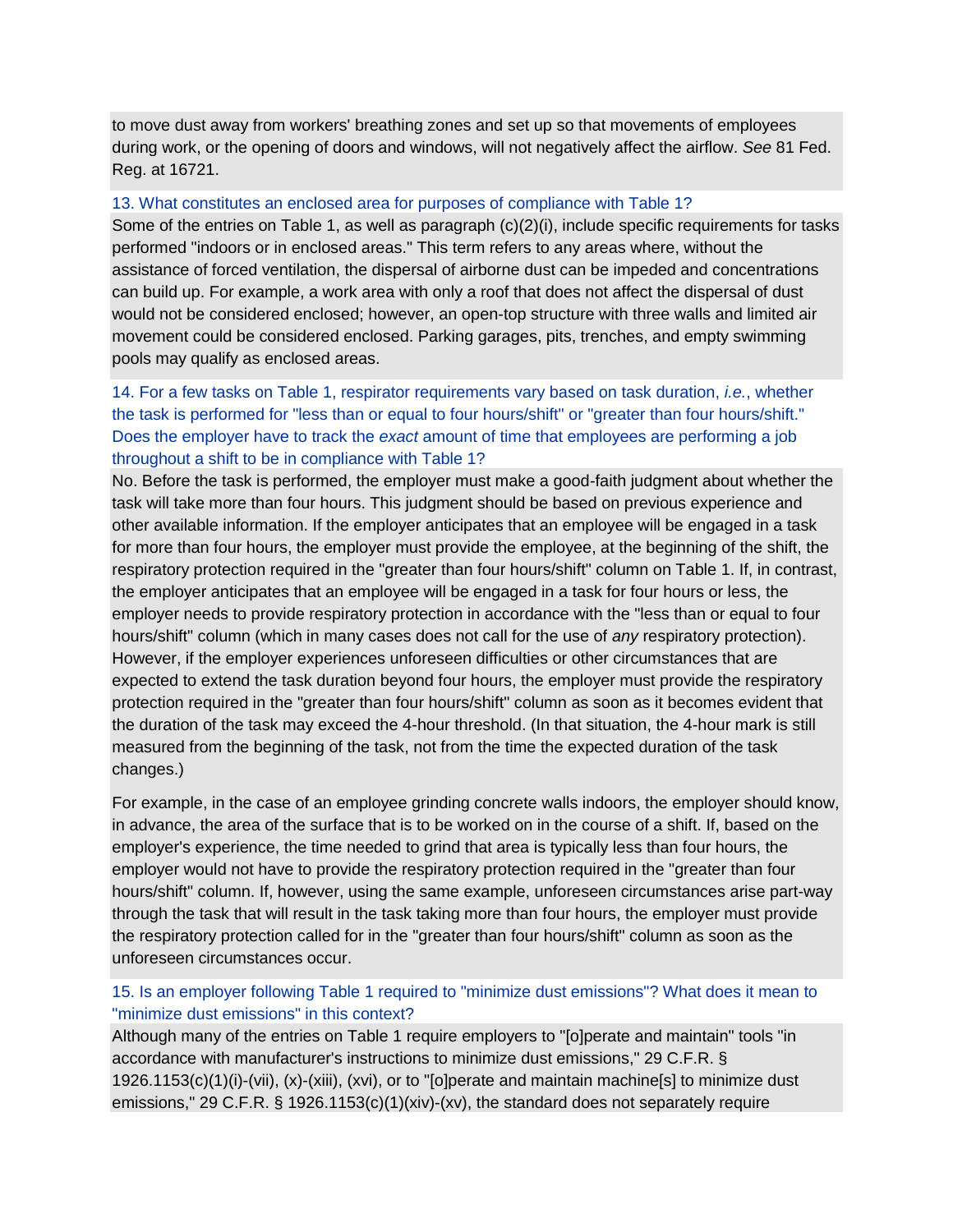employers to minimize dust emissions. An employer generating a limited amount of dust when engaging in a task listed on Table 1 would not be in violation of the standard if it is fully and properly implementing the engineering controls, work practices, and respiratory protection specified on the Table (including operating and maintaining controls so as to minimize emissions). A small amount of dust can be expected even with new equipment that is operating as intended by the manufacturer. However, a noticeable increase in dust emissions may indicate that the dust control system is not operating properly.

[16. If an employer is utilizing water to control dust generated by a crushing machine, and has](https://www.osha.gov/dsg/topics/silicacrystalline/construction_info_silica.html#collapse3_9)  [consistent air monitoring results or objective data demonstrating that exposures are under the AL of](https://www.osha.gov/dsg/topics/silicacrystalline/construction_info_silica.html#collapse3_9)  25 μg/m<sup>3</sup> as an 8-hour TWA (and thus below the PEL), is the employer required to put operators in [ventilated booths or remote control stations, as specified in the relevant entry on Table 1?](https://www.osha.gov/dsg/topics/silicacrystalline/construction_info_silica.html#collapse3_9) No. Employers performing tasks listed on Table 1 can choose to follow alternative exposure control methods in paragraph (d) instead of implementing the controls specified on Table 1. The alternative exposure control methods approach involves assessing employees' silica exposures and limiting exposures to the PEL of 50 μg/m<sup>3</sup> as an 8-hour TWA by following the hierarchy of controls. *See* 29 C.F.R. § 1926.1153(d).

#### [17. Are handheld powered demolition hammers with bushing tools covered by Table 1?](https://www.osha.gov/dsg/topics/silicacrystalline/construction_info_silica.html#collapse3_10)

Yes. OSHA considers handheld powered demolition hammers with bushing tools to be a type of handheld powered chipping tool. Therefore, employers of employees using handheld powered demolition hammers with bushing tools can follow Table 1 by fully and properly implementing the engineering controls, work practices, and respiratory protection specified in paragraph  $(c)(1)(x)$ .

#### [18. Are tile saws covered by Table 1?](https://www.osha.gov/dsg/topics/silicacrystalline/construction_info_silica.html#collapse3_11)

OSHA considers handheld tile saws to be handheld power saws, for purposes of Table 1 (paragraph (c)(1)(ii)). OSHA considers stationary tile saws to be stationary masonry saws, also covered by Table 1 (paragraph (c)(1)(i)). Employers of employees using these types of tile saws can follow Table 1 by fully and properly implementing the engineering controls and work practices in the specified paragraphs.

#### *Alternative Exposure Control Methods*

### [19. Does an employer using alternative exposure control methods for compliance have to conduct](https://www.osha.gov/dsg/topics/silicacrystalline/construction_info_silica.html#collapse4_1)  [sampling of all employees performing all job tasks?](https://www.osha.gov/dsg/topics/silicacrystalline/construction_info_silica.html#collapse4_1)

No. The standard requires employers to assess the exposure of each employee who is or may reasonably be expected to be exposed to silica at or above the AL of 25 μg/m<sup>3</sup> as an 8-hour TWA, but it allows employers to fulfill this obligation using either the "performance option" or the "scheduled monitoring option." 29 C.F.R. § 1926.1153(d)(2)(i). Under the performance option, employers must assess each employee's 8-hour TWA exposure using any combination of air monitoring data or objective data, provided that the data is sufficient to accurately characterize employee exposures to silica. *See* 29 C.F.R. § 1926.1153(d)(2)(ii).

The term "objective data" means information, such as air monitoring data from industry-wide surveys or calculations based on the composition of a substance, demonstrating employee exposure to silica associated with a particular product or material or a specific process, task, or activity. The data must reflect workplace conditions closely resembling, or with a higher exposure potential than, the processes, types of material, control methods, work practices, and environmental conditions in the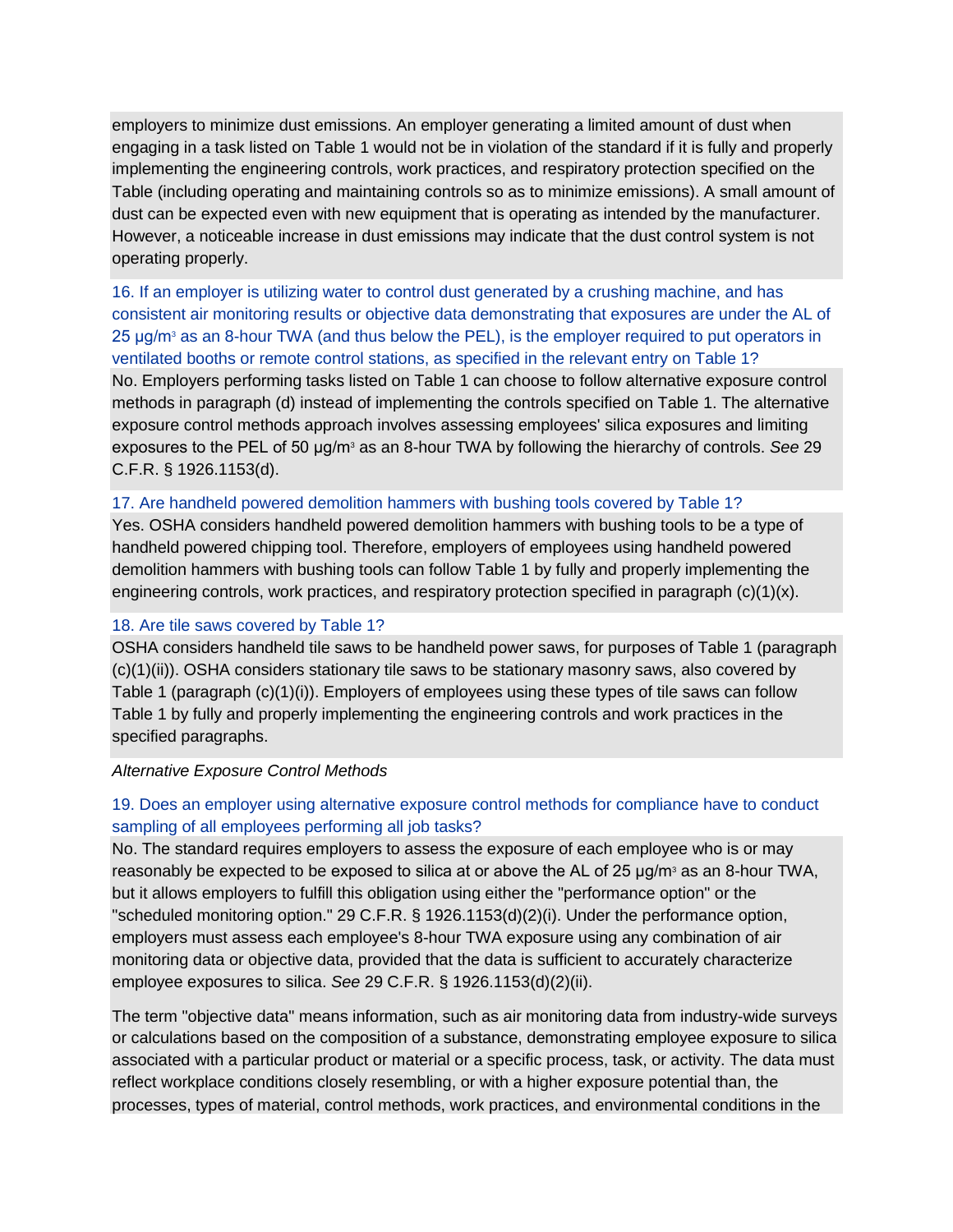employer's current operations. *See* 29 C.F.R. § 1926.1153(b). Types of data and exposure assessment strategies that may qualify as objective data include:

- Data from industry-wide surveys;
- Data provided by equipment manufacturers;
- Data provided by trade or professional associations;
- Exposure mapping (determining exposures associated with particular locations based on information obtained from sources that may include personal samples, area samples, and directreading instruments);
- Calculations based on the composition of a substance;
- Calculations based on the chemical and physical properties of a substance (in those instances where a substance's physical and chemical properties demonstrate employee exposure to silica associated with a particular product or material or a specific process, task, or activity); and
- The employer's historical air monitoring data, including data obtained prior to the effective date of the standard.

The preamble to the standard provides more ideas about data and exposure assessment strategies that could qualify as or generate objective data. *See* 81 Fed. Reg. at 16763.

When employers rely on objective data generated by others as an alternative to developing their own data, they are responsible for ensuring that the data relied upon accurately characterize each employee's exposures.

Under the scheduled monitoring option, employers must perform initial monitoring to assess the 8 hour TWA exposure for each employee on the basis of one or more personal breathing zone air samples that reflect the exposures of employees on each shift, for each job classification, in each work area. Depending upon the results of the sampling, the standard may require additional sampling at set intervals. Where several employees perform the same job tasks on the same shift and in the same work area, employers utilizing the scheduled monitoring option may sample a representative fraction of the employees in order to meet these requirements. In representative sampling, the employer must sample the employee(s) expected to have the highest exposure to silica. *See* 29 C.F.R. § 1926.1153(d)(2)(iii).

[20. For alternative exposure control methods, the standard requires employers to assess the](https://www.osha.gov/dsg/topics/silicacrystalline/construction_info_silica.html#collapse4_2)  [exposure of each employee who is or may reasonably be expected to be exposed to silica at or](https://www.osha.gov/dsg/topics/silicacrystalline/construction_info_silica.html#collapse4_2)  [above the AL using either the performance option or the scheduled monitoring option.](https://www.osha.gov/dsg/topics/silicacrystalline/construction_info_silica.html#collapse4_2) *See* 29 C.F.R. [§ 1926.1153\(d\)\(2\)\(ii\) & \(iii\). If an employer reasonably expects its employee's exposure to remain](https://www.osha.gov/dsg/topics/silicacrystalline/construction_info_silica.html#collapse4_2)  [below the AL, does the standard require the employer to assess that employee's exposure using one](https://www.osha.gov/dsg/topics/silicacrystalline/construction_info_silica.html#collapse4_2)  [of these two options?](https://www.osha.gov/dsg/topics/silicacrystalline/construction_info_silica.html#collapse4_2)

No. The standard only requires an employer using alternative exposure control methods to conduct an exposure assessment if it is reasonable for the employer to expect that exposures will be at or above the AL. *See* 29 C.F.R. § 1926.1153(d)(2)(i). An exposure assessment is not required if the employer has made a reasonable determination that exposures will remain below the AL due to the use of engineering or work practice controls. (Note that this is in contrast to the determination of whether an employee's exposure is covered by the standard - a determination that must be made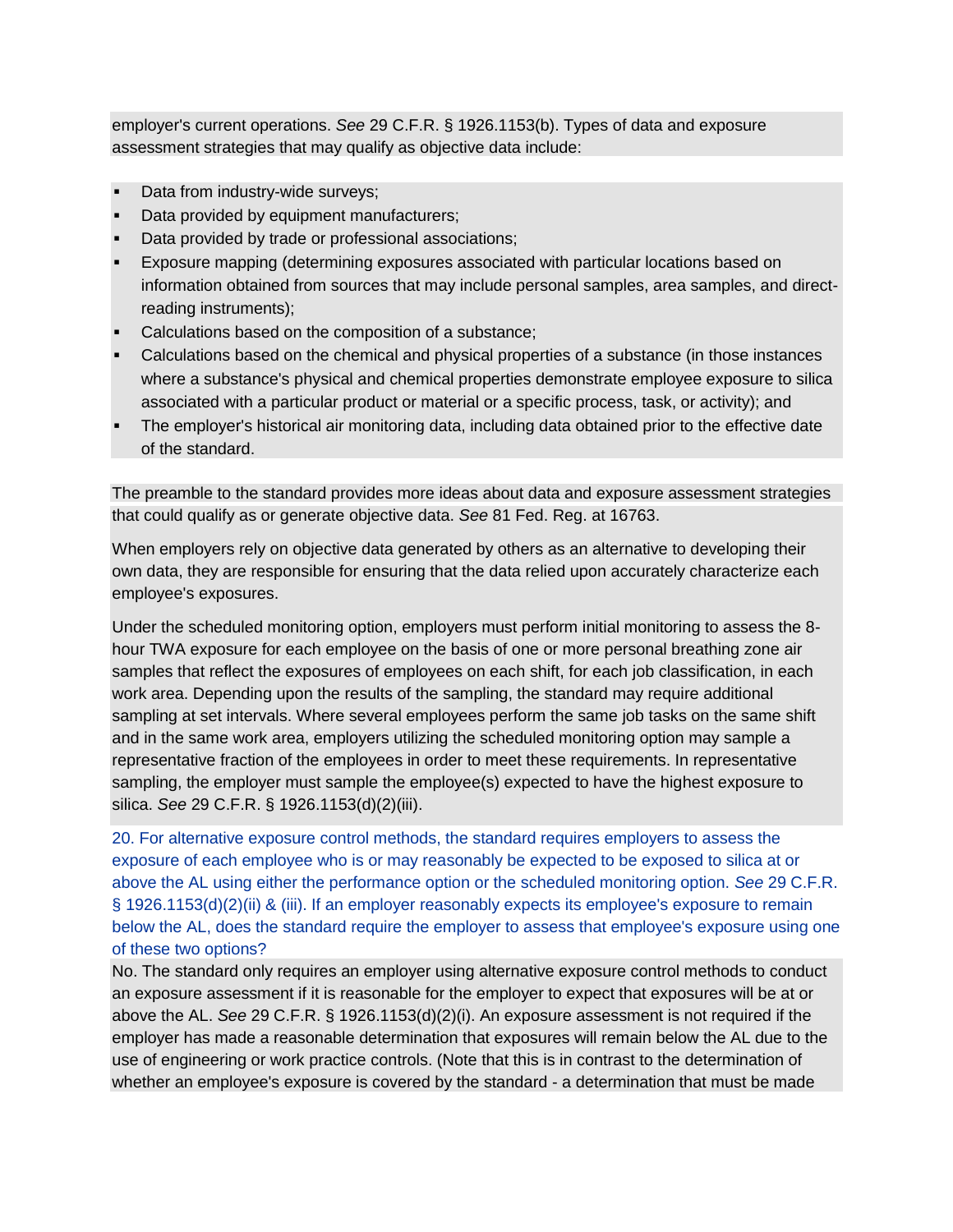without regard to the decrease in exposures that occurs due to the use of engineering and work practice controls. *See* 29 C.F.R. § 1926.1153(a).)

To be reasonable, the employer's expectation that engineering and work practice controls will keep employee exposures below the AL must be based on relevant evidence or experience, *e.g.*, data provided by equipment manufacturers or trade or professional associations, air monitoring results, or experience using the relevant controls effectively in similar circumstances. The persistent presence of visible dust, an equipment malfunction, or another unexpected event that could affect employee exposures may indicate that it is no longer reasonable to expect employee exposures to remain below the AL. In those cases, the employer must take prompt corrective measures and, depending on the circumstances, may also need to conduct an exposure assessment to verify corrective measures are effective. *See* 81 Fed. Reg. at 16761.

### [21. Under the scheduled monitoring option, do employers have to monitor exposures every time a](https://www.osha.gov/dsg/topics/silicacrystalline/construction_info_silica.html#collapse4_3)  [new job is started \(and thus a new work area is created\)?](https://www.osha.gov/dsg/topics/silicacrystalline/construction_info_silica.html#collapse4_3)

Following initial monitoring, the employer can continue to perform periodic monitoring at the frequency specified in the standard, provided that the task and the workplace conditions in the new work area are substantially similar, in that they are not reasonably expected to result in exposures above those detected during the most recent monitoring. *See* 29 C.F.R. § 1926.1153(d)(2)(iii), (d)(2)(iv). This applies whether the new work area is on the same or a subsequent jobsite.

### [22. Can an employer use the scheduled monitoring option, but then switch to the performance](https://www.osha.gov/dsg/topics/silicacrystalline/construction_info_silica.html#collapse4_4)  [option?](https://www.osha.gov/dsg/topics/silicacrystalline/construction_info_silica.html#collapse4_4)

Yes. The employer has the option of switching to the performance option, and can use air monitoring data generated during scheduled monitoring to fulfill assessment requirements under the performance option, provided that the air monitoring data relied on is sufficient to accurately characterize employee exposures. When following *either* exposure assessment option under the silica standard, the employer must reassess exposures following any changes in the production process, control equipment, personnel, or work practices that may reasonably be expected to result in new or additional exposures to silica at or above the AL, or when the employer has any reason to believe that new or additional exposures at or above the AL have occurred. *See* 29 C.F.R. § 1926.1153(d)(2)(iv).

### **Housekeeping (29 C.F.R. § 1926.1153(f))**

The standard includes requirements related to housekeeping on construction worksites. Under the standard, employers must not allow dry sweeping or dry brushing "where such activity could contribute to employee exposure to respirable crystalline silica unless wet sweeping, HEPA-filtered vacuuming or other methods that minimize the likelihood of exposure are not feasible." 29 C.F.R. § 1926.1153(f)(1). In addition, employers must not allow compressed air to be used to clean clothing or surfaces where such activity could contribute to employee exposure to respirable crystalline silica unless: (1) The compressed air is used in conjunction with a ventilation system that effectively captures the dust cloud created by the compressed air, or (2) No alternative method is feasible. 29 C.F.R. § 1926.1153(f)(2).

23. If employee exposure will remain below the AL of 25  $\mu$ g/m<sup>3</sup> as an 8-hour TWA under any [foreseeable conditions, does the prohibition on dry sweeping, dry brushing, and the use of](https://www.osha.gov/dsg/topics/silicacrystalline/construction_info_silica.html#collapse5_1)  [compressed air for cleaning clothing and surfaces apply?](https://www.osha.gov/dsg/topics/silicacrystalline/construction_info_silica.html#collapse5_1)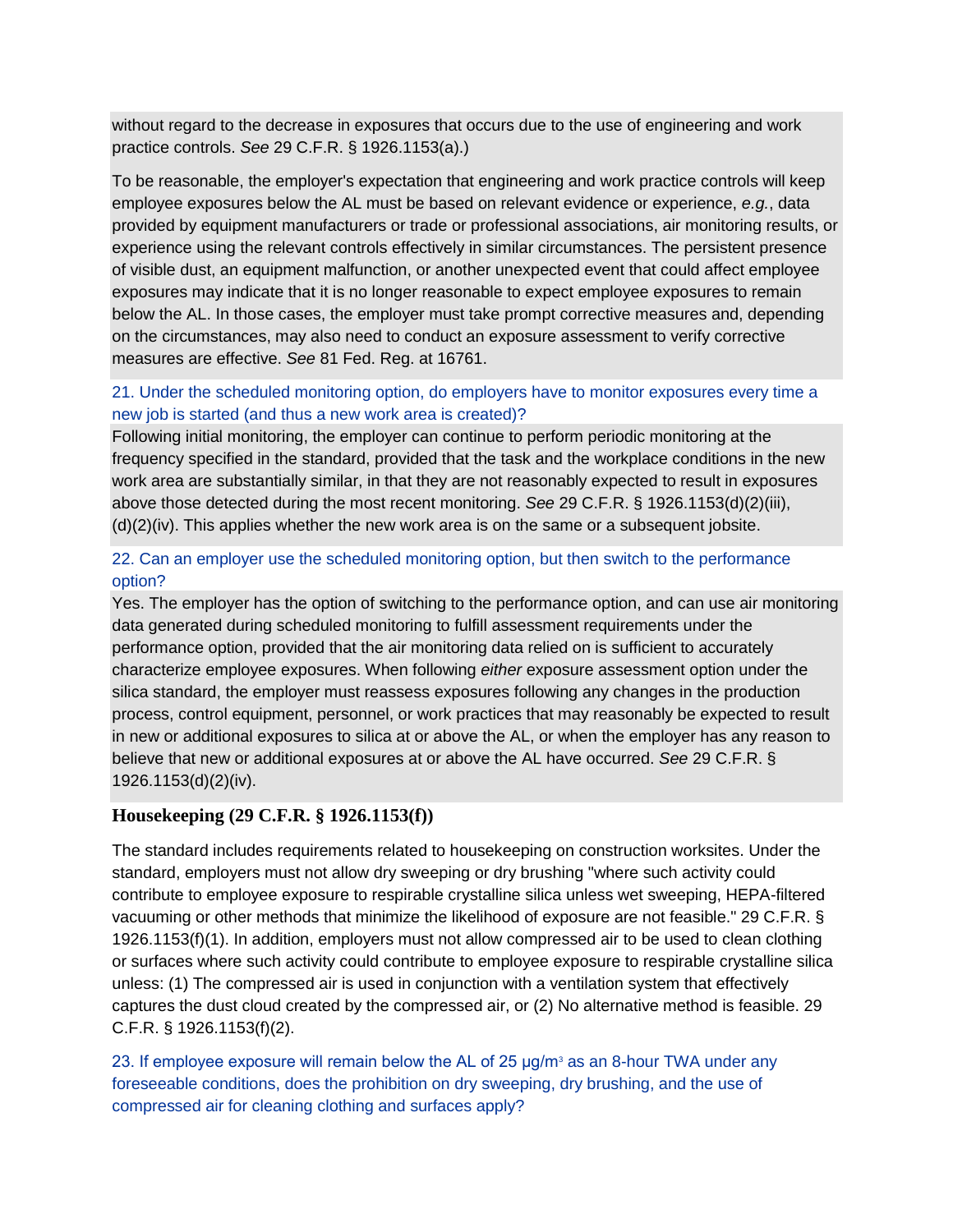No, none of the standard's requirements apply if, without implementing any controls, exposures will remain below the AL under any foreseeable conditions. Employers should note, however, that dry sweeping, dry brushing, and the use of compressed air, either alone or in combination with other tasks, *can* result in exposures at or above the AL, and thus coverage under the standard. Employers should consider the duration of the dry sweeping, dry brushing, or use of compressed air; the location and frequency of the tasks; and other factors in determining whether employee exposures will remain below the AL under any foreseeable conditions. (Note that the standard's housekeeping provisions apply in areas where dry sweeping, dry brushing, or the use of compressed air could contribute to the exposures of any employees who *are* covered by the standard.)

### [24. Does the standard prohibit an employer from using compressed air as part of a task not related](https://www.osha.gov/dsg/topics/silicacrystalline/construction_info_silica.html#collapse5_2)  [to cleaning clothing or surfaces?](https://www.osha.gov/dsg/topics/silicacrystalline/construction_info_silica.html#collapse5_2)

No. The standard generally prohibits the use of compressed air "to clean clothing or surfaces" where that activity can contribute to employee silica exposures. 29 C.F.R. § 1926.1153(f)(2). It does not prohibit the use of compressed air for purposes other than cleaning clothing or surfaces, *e.g.*, for operating a pneumatic tool. Employers may also use compressed air for housekeeping when the compressed air is used in conjunction with a ventilation system that effectively captures the dust cloud created by the compressed air, or if no alternative method for cleaning clothes or surfaces is feasible. *See* 29 C.F.R. § 1926.1153(f)(2)(i), (ii). When the standard permits the use of compressed air, and the use of compressed air could foreseeably result in employee exposures to silica at or above the AL, the employer must comply with exposure control requirements and other applicable provisions of the standard.

[25. Under the standard, an employer may not allow the use of dry sweeping or dry brushing where](https://www.osha.gov/dsg/topics/silicacrystalline/construction_info_silica.html#collapse5_3)  [such activity could contribute to employee exposure to silica unless wet sweeping, HEPA-filtered](https://www.osha.gov/dsg/topics/silicacrystalline/construction_info_silica.html#collapse5_3)  [vacuuming, or other methods that minimize the likelihood of exposure are not "feasible." 29 C.F.R. §](https://www.osha.gov/dsg/topics/silicacrystalline/construction_info_silica.html#collapse5_3)  [1926.1153\(f\)\(1\). The standard contains a similar prohibition on the use of compressed air to clean](https://www.osha.gov/dsg/topics/silicacrystalline/construction_info_silica.html#collapse5_3)  [clothing or surfaces; such use is prohibited unless the compressed air is used in conjunction with a](https://www.osha.gov/dsg/topics/silicacrystalline/construction_info_silica.html#collapse5_3)  [ventilation system that effectively captures the dust cloud created by the compressed air or "\[n\]o](https://www.osha.gov/dsg/topics/silicacrystalline/construction_info_silica.html#collapse5_3)  [alternative method is feasible." 29 C.F.R. § 1926.1153\(f\)\(2\). What is the definition of "feasible" in this](https://www.osha.gov/dsg/topics/silicacrystalline/construction_info_silica.html#collapse5_3)  [context?](https://www.osha.gov/dsg/topics/silicacrystalline/construction_info_silica.html#collapse5_3)

The standard does not require employers to demonstrate that wet methods, a HEPA-filtered vacuum, or other methods are *impossible* to use in order to establish "infeasibility" for purposes of paragraph (f). As explained in the preamble to the standard, the limited "infeasibility" exceptions included in these housekeeping provisions are intended to encompass situations where wet methods, HEPA-filtered vacuuming, and other exposure-minimizing methods are not effective, would cause damage, or would create a hazard in the workplace. *See* 81 Fed. Reg. at 16795-96. For example, an employer can establish infeasibility for these purposes by demonstrating that wet sweeping, using a HEPA-filtered vacuum, and other methods that minimize the likelihood of exposure would negatively impact the quality of the work being done. However, even in cases where one of the acceptable cleaning methods may not be feasible, employers may be able to use another acceptable cleaning method.

[26. Does the standard prohibit the use of commercially-available dust-suppression sweeping](https://www.osha.gov/dsg/topics/silicacrystalline/construction_info_silica.html#collapse5_4)  [compounds in conjunction with dry sweeping and brushing?](https://www.osha.gov/dsg/topics/silicacrystalline/construction_info_silica.html#collapse5_4)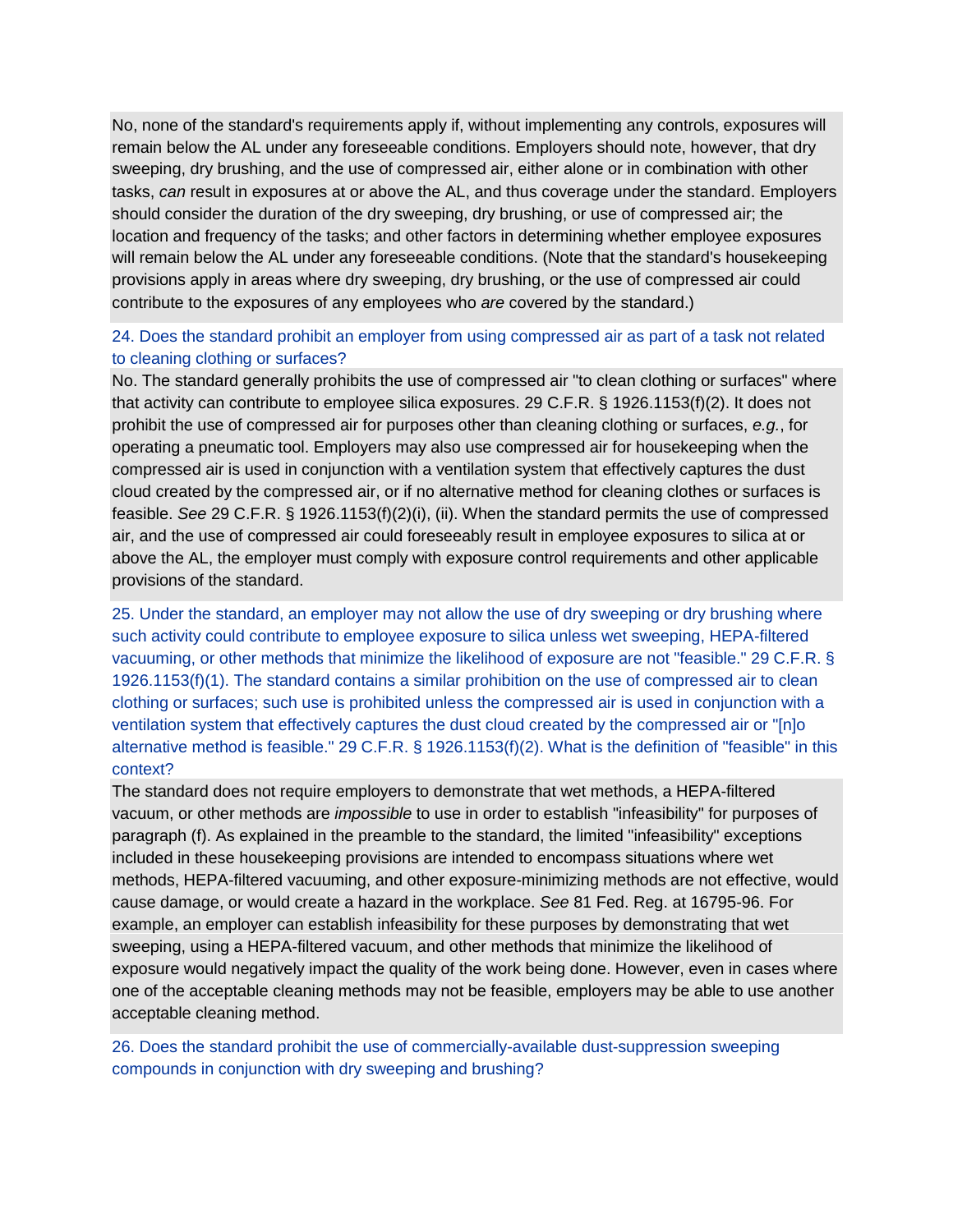No. The proper use of commercially-available dust-suppression sweeping compounds in accordance with the manufacturer's instructions is a cleaning "method<sup>[]</sup> that minimize<sup>[5]</sup> the likelihood of exposure" for purposes of paragraph (f)(1). Thus, it is an acceptable housekeeping method under the standard.

[27. If a commercially-available dust-suppression sweeping compound contains crystalline silica,](https://www.osha.gov/dsg/topics/silicacrystalline/construction_info_silica.html#collapse5_5)  [does the standard permit employers to use it in conjunction with dry sweeping and brushing?](https://www.osha.gov/dsg/topics/silicacrystalline/construction_info_silica.html#collapse5_5) Yes, provided that the compound is used properly and effectively suppresses the generation of *respirable* crystalline silica dust during dry sweeping or dry brushing.

[28. The standard allows the use of compressed air to clean clothing or surfaces when the](https://www.osha.gov/dsg/topics/silicacrystalline/construction_info_silica.html#collapse5_6)  [compressed air is used in conjunction with a ventilation system that effectively captures the dust](https://www.osha.gov/dsg/topics/silicacrystalline/construction_info_silica.html#collapse5_6)  [cloud created by the compressed air. What type of ventilation system is acceptable to use?](https://www.osha.gov/dsg/topics/silicacrystalline/construction_info_silica.html#collapse5_6) The standard does not specify the use of a particular ventilation system for these purposes. Whatever type of system is selected, it must be able to effectively capture any dust cloud created by the use of compressed air, thereby preventing the dust cloud from entering employees' breathing zones and contributing to silica exposures. For example, in the preamble to the standard, OSHA noted that the use of clothes-cleaning booths would be permitted because although such booths use compressed air to clean clothes, the dust is "blown out of the employee's breathing zone and is captured by a filter." 81 Fed. Reg. at 16797.

### [29. On occasion, construction employees remove and clean filters used in dust collection systems](https://www.osha.gov/dsg/topics/silicacrystalline/construction_info_silica.html#collapse5_7)  [and dispose of the dust, as appropriate. Are there specific engineering or work practice controls](https://www.osha.gov/dsg/topics/silicacrystalline/construction_info_silica.html#collapse5_7)  [employers must implement during this task?](https://www.osha.gov/dsg/topics/silicacrystalline/construction_info_silica.html#collapse5_7)

No. The standard does not specify the engineering or work practice controls to be used during filter cleaning and dust disposal. The tasks of filter cleaning and dust disposal are not separately listed on Table 1, but will often be performed as part of a Table 1 task. An employer following Table 1 must operate and maintain the relevant tool in accordance with the manufacturer's instructions to minimize dust emissions, which may include instructions for removing and cleaning filters and disposing of dust.

In some circumstances, the employee cleaning the filter and disposing of the dust may not be performing the task that is being done in accordance with Table 1. In such cases, unless employee exposure will remain below 25  $\mu q/m^3$  as an 8-hour TWA under any foreseeable conditions, the employer must comply with paragraph (d) (alternative exposure control methods), which includes assessing the exposures of employees who are or may reasonably be expected to be exposed at or above the AL and ensuring that employees cleaning filters and disposing of dust are not exposed to silica above the PEL. *See* 29 C.F.R. § 1926.1153(a), (d).

Generally, filters and dust should be handled so as to minimize worker exposures to silica dust. This could involve disposing of filters and dust in sealed containers, such as heavy-duty plastic bags, to prevent the release of dust into the air. Employers must also ensure that filter cleaning and dust disposal are covered in their written exposure control plans, when required by paragraph (g)(1)(i).

### **Written Exposure Control Plan (29 C.F.R. § 1926.1153(g))**

The standard requires employers to establish and implement a written exposure control plan that contains at least the following elements: (1) a description of the tasks in the workplace that involve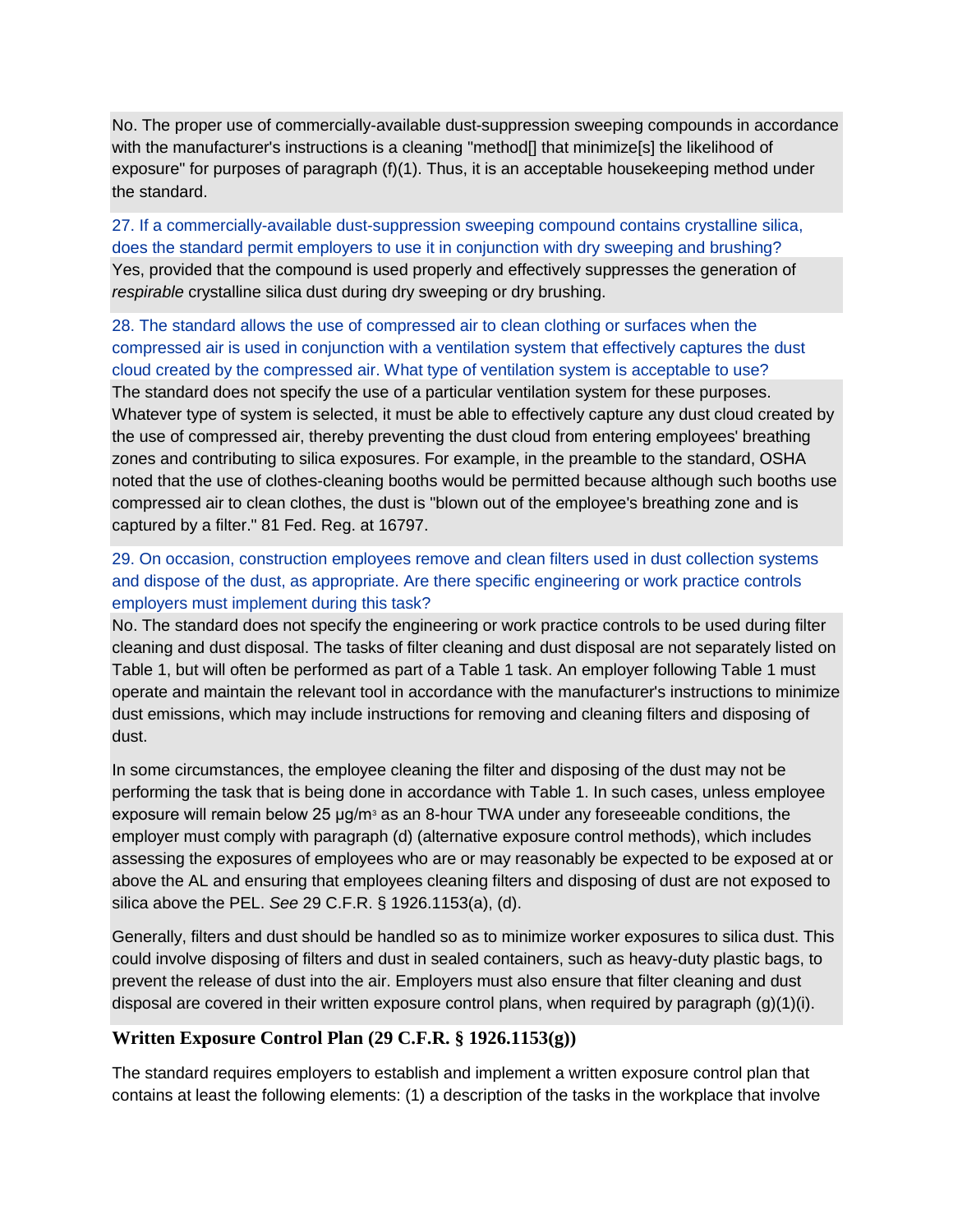exposure to silica; (2) a description of the engineering controls, work practices, and respiratory protection used to limit employee exposure to silica for each task; (3) a description of the housekeeping measures used to limit employee exposure to silica; and (4) a description of the procedures used to restrict access to work areas, when necessary, to minimize the number of employees exposed to silica and their level of exposure, including exposures generated by other employers or sole proprietors. 29 C.F.R. § 1926.1153(g)(1). The plan must be reviewed and evaluated for effectiveness at least annually and updated as necessary. 29 C.F.R. § 1926.1153(g)(2). Furthermore, employers must designate a competent person to make frequent and regular inspections of job sites, materials, and equipment to implement the exposure control plan. 29 C.F.R. § 1926.1153(g)(4).

#### [30. Does the standard require employers to have a written exposure control plan for each worksite?](https://www.osha.gov/dsg/topics/silicacrystalline/construction_info_silica.html#collapse6_1)

Yes, but the standard does not require employers to develop a *new* written plan for each job or worksite. It requires only that employers have a written exposure control plan applicable to each worksite. Employers may develop a single comprehensive written exposure control plan that covers all required aspects of the plan for all work activities at all worksites. Any such comprehensive plan can be used on all of an employer's worksites if it addresses the materials, tasks, and conditions that are relevant to the work being performed. *See* 81 Fed. Reg. at 16800. The plan must be readily available for examination and copying, upon request, to covered employees, their designated representatives, OSHA, and the National Institute for Occupational Safety and Health. *See* 29 C.F.R.  $§ 1926.1153(q)(3).$ 

### [31. Does the standard require employers to list all of the tasks that could involve any exposure to](https://www.osha.gov/dsg/topics/silicacrystalline/construction_info_silica.html#collapse6_2)  [silica in their written exposure control plans?](https://www.osha.gov/dsg/topics/silicacrystalline/construction_info_silica.html#collapse6_2)

No. Tasks that are not covered by the standard because employee exposures will remain below the AL under any foreseeable conditions, without implementing any controls, do not need to be included in the written exposure control plan.

### [32. In the written exposure control plan, what level of detail is required for the description of](https://www.osha.gov/dsg/topics/silicacrystalline/construction_info_silica.html#collapse6_3)  [workplace tasks that involve silica exposures?](https://www.osha.gov/dsg/topics/silicacrystalline/construction_info_silica.html#collapse6_3)

The written exposure control plan must describe the tasks that involve silica exposures in sufficient detail to enable the employer and employees to consistently identify and control silica-related hazards. *See* 29 C.F.R. § 1926.1153(g)(1)(i); 81 Fed. Reg. at 16800-1. Thus, for example, if the materials being disturbed or the conditions under which the tasks are performed are relevant to the level of exposure related to a particular task, that information must be included (*e.g.*, using a stationery saw outdoors to cut concrete). The standard permits construction employers to develop a single comprehensive plan that includes all of the tasks the employer will perform on all of its worksites. However, using a broad term that could describe multiple tasks, such as "construction" or "demolition," would not be sufficiently descriptive.

Note that in addition to describing the silica-generating tasks, the exposure control plan must also include a description of the engineering controls, work practices, and respiratory protection used to limit exposure to respirable crystalline silica. *See* 29 C.F.R. § 1926.1153(g)(1)(ii).

[33. What procedures can employers use to restrict access to work areas where silica-generating](https://www.osha.gov/dsg/topics/silicacrystalline/construction_info_silica.html#collapse6_4)  [activities occur?](https://www.osha.gov/dsg/topics/silicacrystalline/construction_info_silica.html#collapse6_4)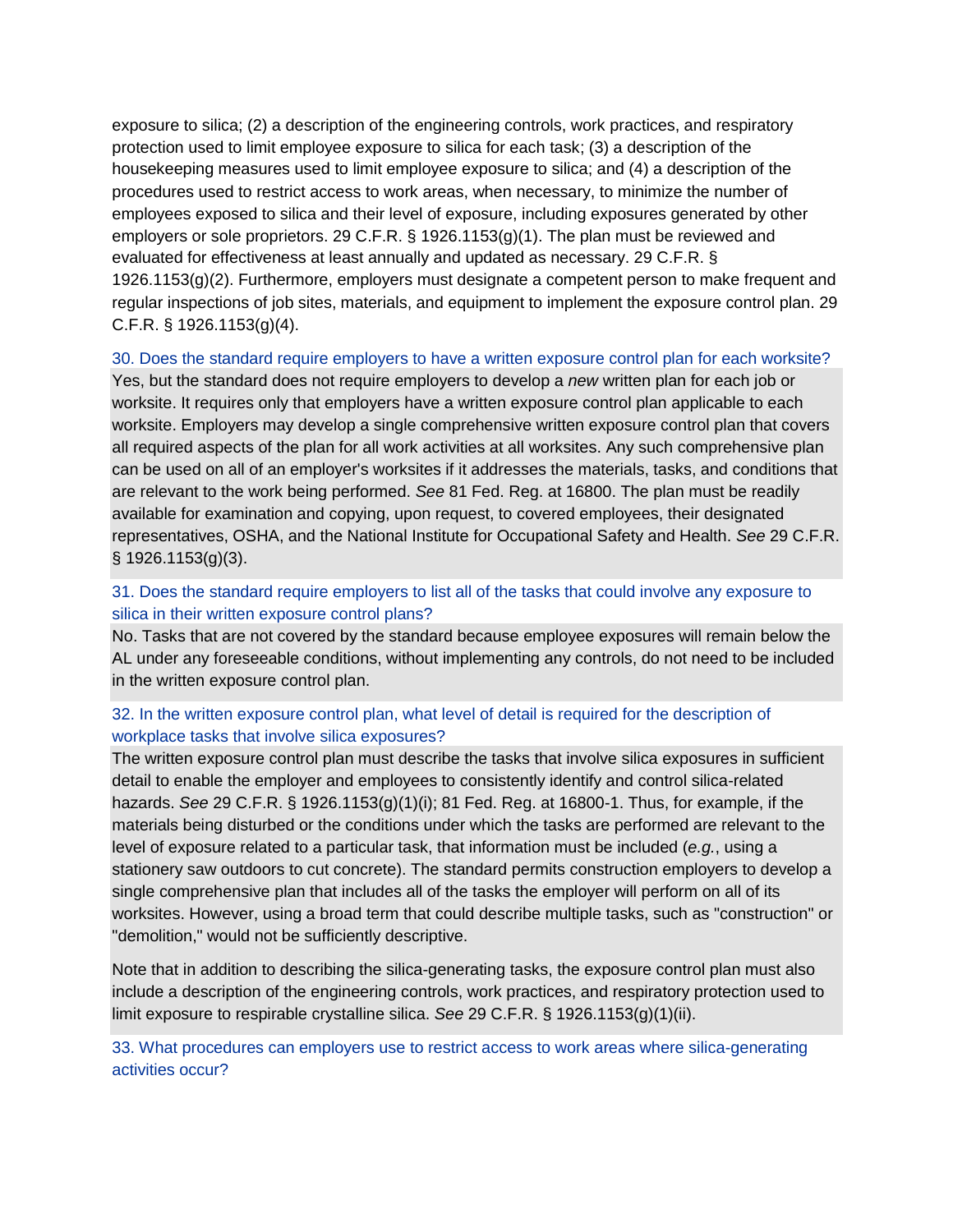The standard requires that the written exposure control plan include procedures for restricting access to work areas, when necessary, to minimize the number of employees exposed to silica and their level of exposure, including exposures generated by other employers or sole proprietors. *See* 29 C.F.R. § 1926.1153(g)(1)(iv). The standard does not specify particular procedures employers must use to restrict access to work areas with silica-generating activities. This provision was designed to provide employers flexibility to craft procedures appropriate for their worksites. Acceptable procedures for restricting access can include: (1) erecting permanent or temporary barriers around silica-generating tasks; (2) posting signs or other warnings around silica-generating tasks; or (3) directing employees to stay away from employees performing silica-generating tasks. *See* 81 Fed. Reg. at 16718, 16803-04. The method selected must be described in the written exposure control plan.

### [34. If employees are performing silica-generating tasks on a particular floor of a construction site,](https://www.osha.gov/dsg/topics/silicacrystalline/construction_info_silica.html#collapse6_5)  [does the employer need to restrict access such that no other employees can enter the floor where](https://www.osha.gov/dsg/topics/silicacrystalline/construction_info_silica.html#collapse6_5)  [the silica-generating tasks are occurring?](https://www.osha.gov/dsg/topics/silicacrystalline/construction_info_silica.html#collapse6_5)

No. OSHA does not intend for the standard to prohibit *all* employees from entering entire areas of a construction site simply because employees in those areas are performing some work involving the generation of silica. The standard requires employers to restrict access to work areas only in certain situations, *e.g.*, "where respirator use is required under Table 1 or an exposure assessment reveals that exposures are in excess of the PEL." 81 Fed. Reg. at 16803. Furthermore, the competent person, who is designated by the employer to implement the written exposure control plan under paragraph (g)(4) of the standard, could identify additional situations where limiting access is necessary. *See* 81 Fed. Reg. at 16803. Also, the rule calls only for minimizing the number of employees in the relevant work areas. The standard does not preclude employees from entering work areas where silica-generating tasks are occurring when it is necessary for them to do so. However, the employer must comply with the standard (including Table 1 or alternative exposure control methods) as it applies to any employees entering these areas.

### [35. What are the standard's requirements for reviewing and evaluating the effectiveness of the](https://www.osha.gov/dsg/topics/silicacrystalline/construction_info_silica.html#collapse6_6)  [written exposure control plan?](https://www.osha.gov/dsg/topics/silicacrystalline/construction_info_silica.html#collapse6_6)

The standard requires employers to review and evaluate the effectiveness of the written exposure control plan at least annually, and to update it as necessary. The standard does not specify how employers should review and evaluate the effectiveness of the written exposure control plan. The review and evaluation needed will depend on a number of factors, including the number and variety of jobs conducted by the employer. In general, a review and evaluation that consists of the following steps will be sufficient to fulfill this obligation: (1) an assessment of the written exposure control plan(s) to determine if it continues to accurately describe all current conditions/scenarios at the worksite, as required by paragraph (g)(1)(i)-(iv); (2) a discussion with the competent person(s) regarding the effectiveness of the written exposure control plan(s); and (3) a discussion with a sample of employees regarding the effectiveness of the written exposure control plan(s). There is no set number of employees that need to participate in the review and evaluation. The employees involved should represent a range of exposures in order to allow the employer to adequately review and evaluate the plan's effectiveness.

[36. Does the standard require employers to document their review and evaluation of the written](https://www.osha.gov/dsg/topics/silicacrystalline/construction_info_silica.html#collapse6_7)  [exposure control plan?](https://www.osha.gov/dsg/topics/silicacrystalline/construction_info_silica.html#collapse6_7)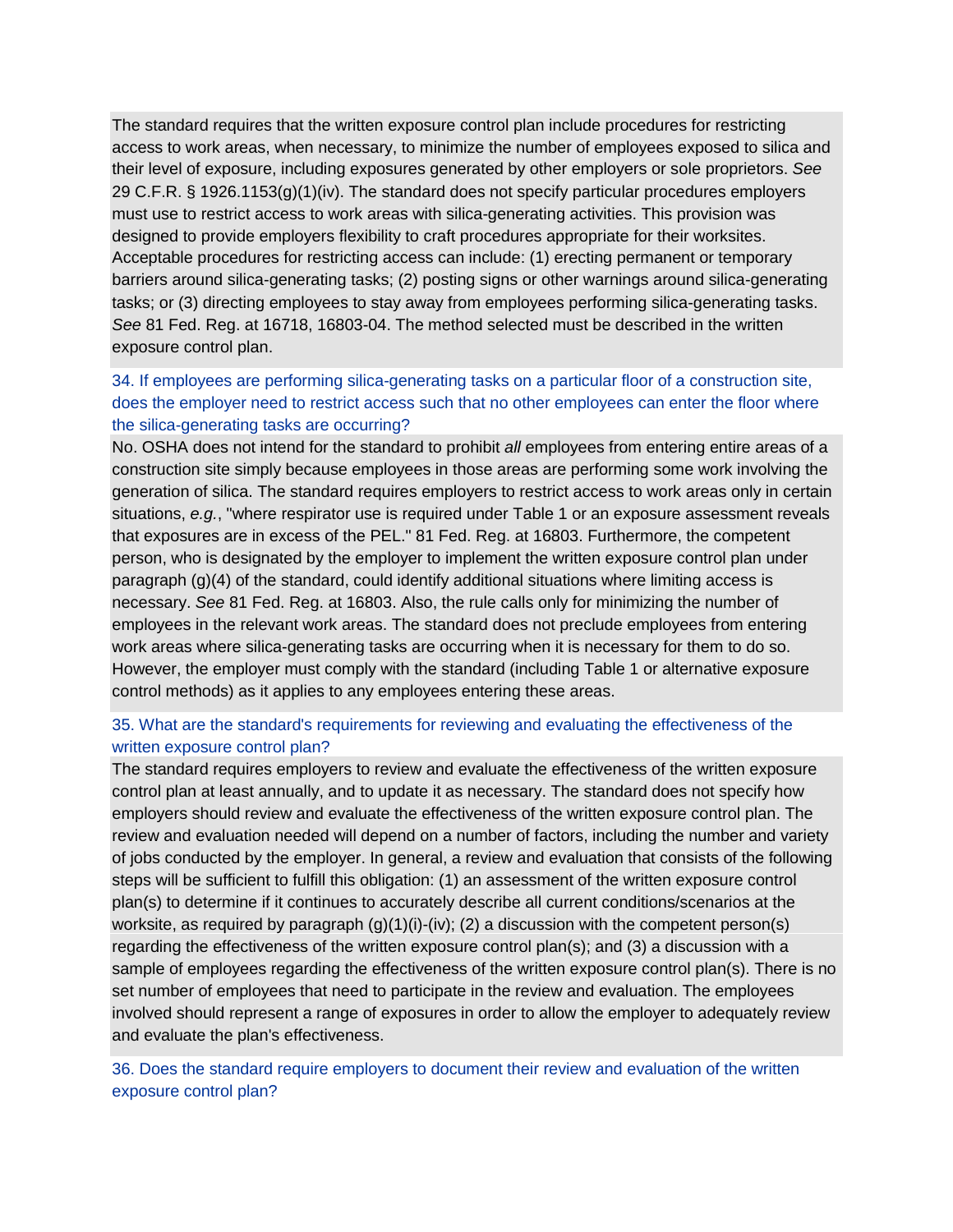No. The standard requires employers to review and evaluate the effectiveness of the written exposure control plan at least annually, and to update it as necessary, because work conditions can change (*e.g.*, the employer purchases a new type of equipment). However, the standard does not require that the review and evaluation be in writing or documented. Any updates to the plan adopted as a result of the review will need to be documented by incorporation in the written plan, and employers may document the review and evaluation process as a best practice. Retaining such documentation can help employers verify that they have reviewed and evaluated the plan, as required.

[37. If a small employer with just a handful of employees intends to designate one of](https://www.osha.gov/dsg/topics/silicacrystalline/construction_info_silica.html#collapse6_8) those [employees as a competent person on each job site, does the standard require the employer to hire](https://www.osha.gov/dsg/topics/silicacrystalline/construction_info_silica.html#collapse6_8)  [an additional competent person to conduct frequent and regular inspections of its jobsites?](https://www.osha.gov/dsg/topics/silicacrystalline/construction_info_silica.html#collapse6_8) No. The standard requires employers to designate a competent person to make frequent and regular inspections of job sites, materials, and equipment to implement the written exposure control plan, but it does not obligate employers to hire a new employee to carry out these tasks. Employers may designate an existing employee as the competent person provided that employee qualifies as a competent person under the standard. *See* 29 C.F.R. § 1926.1153(b) (competent person is an individual with the knowledge and ability necessary to fulfill the role who is capable of identifying existing and foreseeable silica hazards and who has authorization to take prompt corrective measures to eliminate or minimize them).

### [38. Does the competent person have to be on site at all times?](https://www.osha.gov/dsg/topics/silicacrystalline/construction_info_silica.html#collapse6_9)

No. The competent person can leave the site periodically, so long as he or she fulfills the responsibilities set forth in paragraph (g). The competent person must "make frequent and regular inspections of job sites, materials, and equipment to implement the written exposure control plan." 29 C.F.R. § 1926.1153(g)(4).

### **Medical Surveillance (29 C.F.R. § 1926.1153(h))**

The standard requires construction employers to make medical surveillance available at no cost, and at a reasonable time and place, to any employee who is required by the silica standard to use a respirator for 30 or more days a year. 29 C.F.R. § 1926.1153(h)(1)(i). All required medical examinations and procedures must be performed by a physician or other licensed health care professional (PLHCP), 29 C.F.R. § 1926.1153(h)(1)(ii), defined as an individual whose legally permitted scope of practice allows him or her to independently provide or be delegated the responsibility to provide some or all of the particular health care services required by paragraph (h) of the standard. 29 C.F.R. § 1926.1153(b). An initial examination must be offered within 30 days of initial assignment, unless the employee has received a medical examination that meets the requirements of the standard within the last three years. 29 C.F.R. § 1926.1153(h)(2). Thereafter, the employee must be offered a follow-up examination at least every three years, or more frequently if recommended by the PLHCP. 29 C.F.R. § 1926.1153(h)(3).

The examinations must include a medical and work history, a physical examination, a chest x-ray, a pulmonary function test, a test for latent tuberculosis infection (initial exam only), and any other tests deemed appropriate by the PLHCP. 29 C.F.R. § 1926.1153(h)(2). *See* paragraph (h)(2) of the standard for more detailed information about the content of required medical exams. The employee will receive a written medical report from the PLHCP within 30 days of each exam that includes: (1) a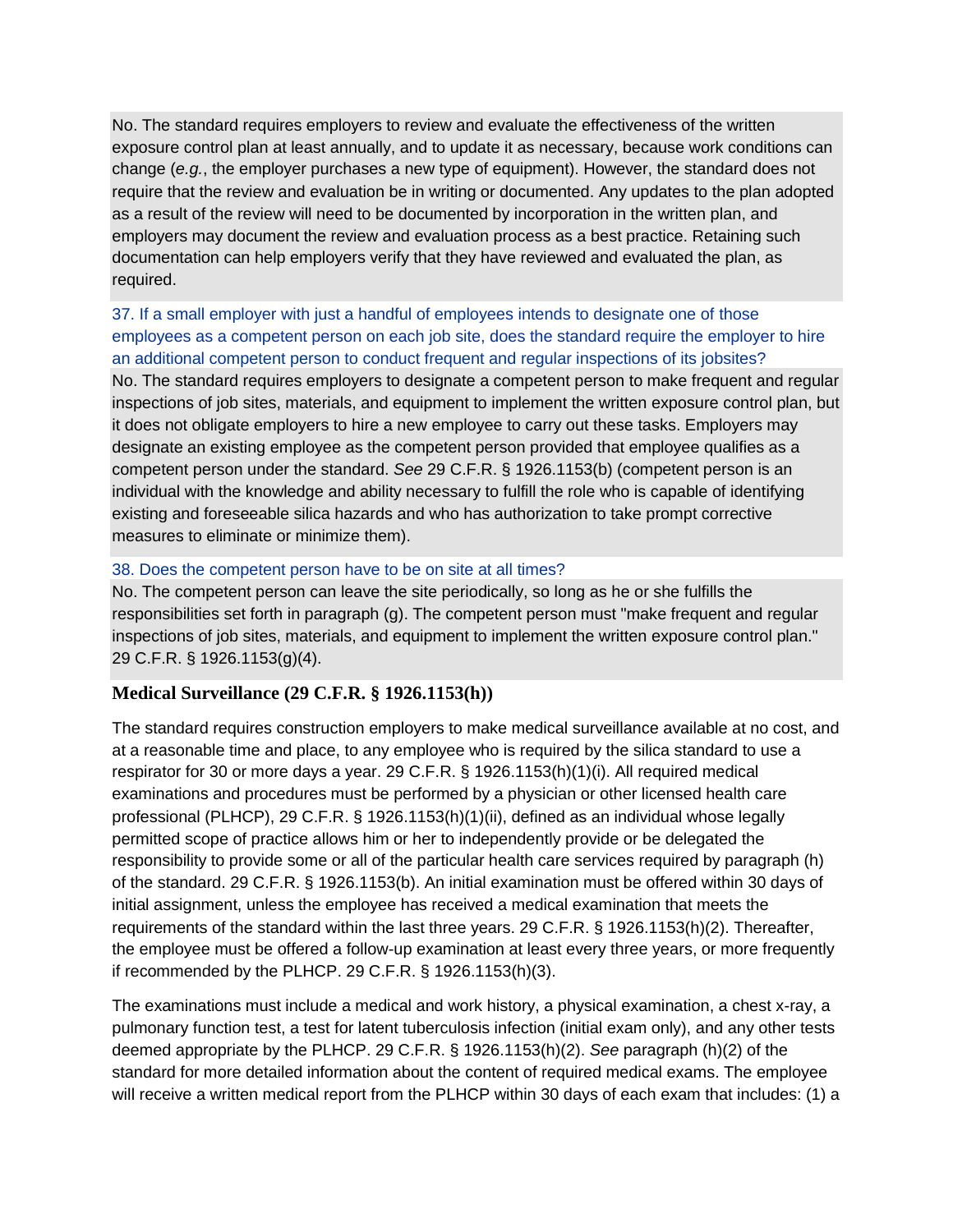statement indicating the results of the medical examination; (2) any recommended limitations on the employee's use of respirators; (3) any recommended limitations on the employee's exposure to silica; and (4) a statement, if applicable, that the employee should be examined by a specialist. 29 C.F.R. § 1926.1153(h)(5). *See* paragraph (h)(5) for more detailed information about the required content of written medical reports provided to employees.

The employer must also obtain a written medical opinion from the PLHCP within 30 days of each exam, which contains more limited information than the report to the employee. The PLHCP's opinion to the employer contains the date of the examination, a statement that the examination has met the requirements of the standard, and any recommended limitations on the employee's use of respirators. 29 C.F.R. § 1926.1153(h)(6)(i). If the employee gives written authorization, the written opinion for the employer must also contain any recommended limitations on the employee's exposure to silica and/or a statement that the employee should be seen by a specialist (if applicable). 29 C.F.R. § 1926.1153(h)(6)(ii). The employer must ensure that each employee receives a copy of the written medical opinion provided to the employer within 30 days of his or her exam. 29 C.F.R. § 1926.1153(h)(6)(iii).

### [39. Does the standard require employers to count any day during which an employee is required to](https://www.osha.gov/dsg/topics/silicacrystalline/construction_info_silica.html#collapse7_1)  [use a respirator, for any amount of time, as a day of respirator use for purposes of applying the 30](https://www.osha.gov/dsg/topics/silicacrystalline/construction_info_silica.html#collapse7_1) [day trigger for medical surveillance?](https://www.osha.gov/dsg/topics/silicacrystalline/construction_info_silica.html#collapse7_1)

Yes. If an employee is required by the standard to use a respirator at any time during a given day, regardless of the duration of the respirator use, that day counts as one day toward the 30-day threshold for medical surveillance. Thus, a "day" of respirator use for purposes of the 30-day threshold does not mean a *full* day of respirator use.

### [40. Does the silica standard preclude in-house health care providers from performing the required](https://www.osha.gov/dsg/topics/silicacrystalline/construction_info_silica.html#collapse7_2)  [medical surveillance examinations?](https://www.osha.gov/dsg/topics/silicacrystalline/construction_info_silica.html#collapse7_2)

No. For initial and periodic examinations, employers may choose to use any health care provider that meets the definition of a PLHCP in paragraph (b) of the standard, including a qualified in-house health care professional. Similarly, if an additional examination by a specialist is required by 29 C.F.R. § 1926.1153(h)(7), an employer with a specialist on staff may elect to have the additional examination(s) performed by that in-house physician. Employers must ensure that in-house PLHCPs, like all PLHCPs performing medical surveillance examinations and procedures under the silica standard, adhere to the standard's confidentiality requirements. *See* 29 C.F.R. § 1926.1153(h)(6)(ii), (7)(iv).

[41. The silica standard limits the information that can be included in a PLHCP's or specialist's written](https://www.osha.gov/dsg/topics/silicacrystalline/construction_info_silica.html#collapse7_3)  [medical opinion for the employer without the employee's written consent.](https://www.osha.gov/dsg/topics/silicacrystalline/construction_info_silica.html#collapse7_3) *See* 29 C.F.R. § [1926.1153\(h\)\(6\)\(ii\), \(7\)\(iv\). Does the standard prohibit an employer from receiving any of the](https://www.osha.gov/dsg/topics/silicacrystalline/construction_info_silica.html#collapse7_3)  [information described in 29 C.F.R. § 1926.1153\(h\)\(6\)\(ii\) from sources outside of the medical](https://www.osha.gov/dsg/topics/silicacrystalline/construction_info_silica.html#collapse7_3)  [surveillance examination process, such as via a workers' compensation claim?](https://www.osha.gov/dsg/topics/silicacrystalline/construction_info_silica.html#collapse7_3)

No. The standard limits only the information that can be included in the PLHCP's or specialist's written medical opinion for the employer following an examination offered to an employee for purposes of compliance with the medical surveillance provisions of the standard. If an employer uses the same individual or entity to manage medical surveillance and workers' compensation records, there must be separate procedures for maintaining and managing the separate sources of information.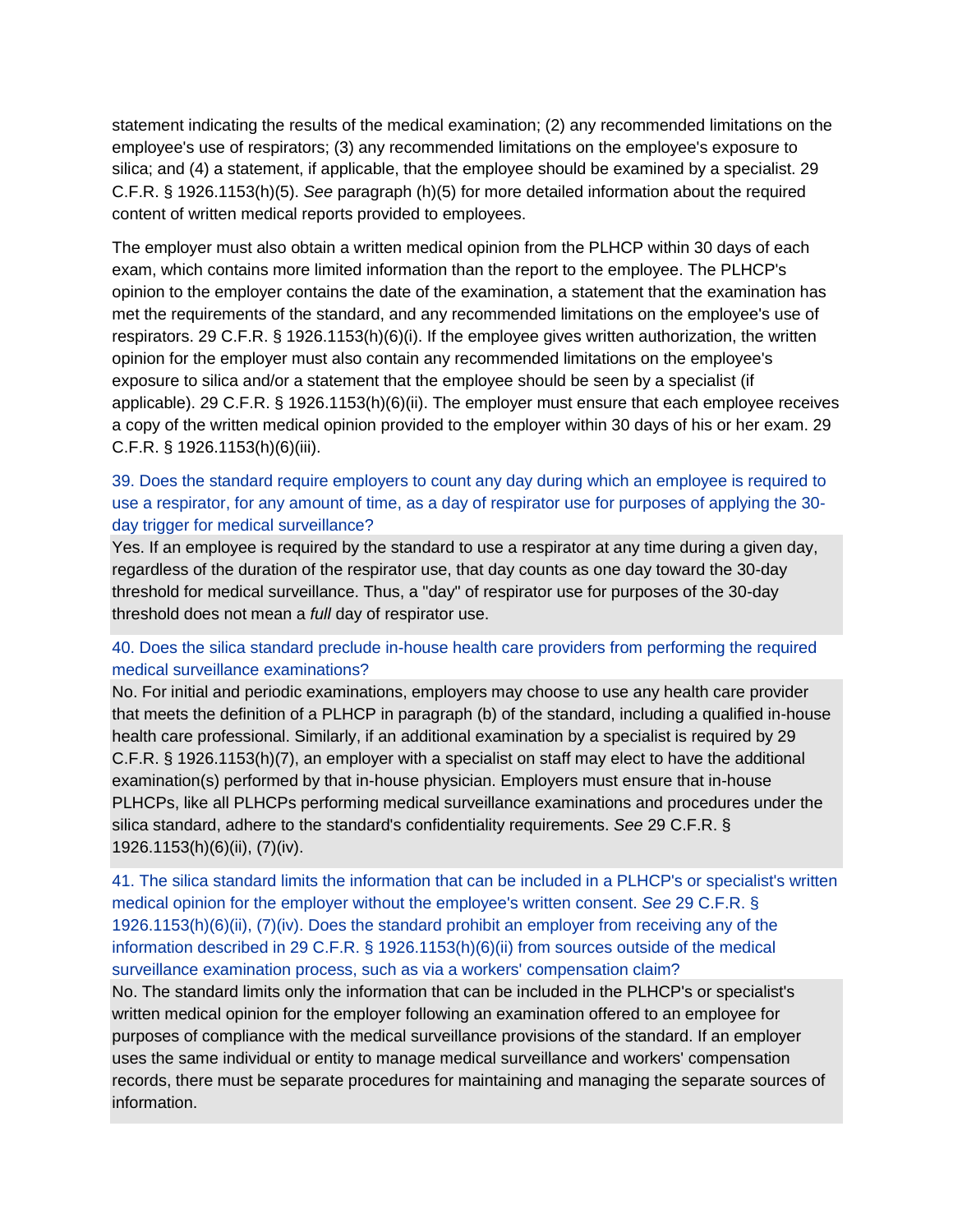### [42. Under the standard, can an employer require employees who participate in medical surveillance](https://www.osha.gov/dsg/topics/silicacrystalline/construction_info_silica.html#collapse7_4)  [to see a health care professional of the employer's choice?](https://www.osha.gov/dsg/topics/silicacrystalline/construction_info_silica.html#collapse7_4)

Yes, the silica standard permits employers to select a health care professional to perform the medical examinations required by the standard. Employers must ensure that all the medical examinations required by the standard are performed by a PLHCP, *i.e.*, "an individual whose legally permitted scope of practice (*i.e.*, license, registration, or certification) allows him or her to independently provide or be delegated the responsibility to provide some or all of the particular health care services required by paragraph (h)." 29 C.F.R. § 1926.1153(b), *see also* 29 C.F.R. § 1926.1153(h)(1)(ii). Employers should consult state or local laws for relevant requirements.

#### [43. Does the standard require employees to participate in medical surveillance?](https://www.osha.gov/dsg/topics/silicacrystalline/construction_info_silica.html#collapse7_5)

No, although the standard requires employers to make medical surveillance available to qualifying employees, the standard does not require qualifying employees to participate in medical surveillance. However, the employer must offer the examination fairly and in good faith, at no cost to employees, and at a reasonable time and place, and must make another examination available if the employee requests it or, at a minimum, the next time an examination is due (*i.e.*, within three years). *See* 29 C.F.R. § 1926.1153(h). In addition, the standard requires employers to train employees on the purpose of the medical surveillance program. *See* 29 C.F.R. § 1926.1153(i)(2)(i)(F). If an employer wishes to document an employee's decision to decline a medical examination, the employer could ask the employee to sign a statement affirming that he or she was offered the benefits and declined to participate.

Note that the medical examination under the silica standard is different than the medical evaluations required under the respiratory protection standard. If an employee declines a medical evaluation under the respiratory protection standard, then the employer may not assign him or her a task requiring respirator use.

### [44. Although the standard does not require employees to participate in medical surveillance, can an](https://www.osha.gov/dsg/topics/silicacrystalline/construction_info_silica.html#collapse7_6)  [employer make such participation mandatory?](https://www.osha.gov/dsg/topics/silicacrystalline/construction_info_silica.html#collapse7_6)

Nothing in the silica standard precludes an employer from requiring participation in medical surveillance programs, as appropriate under other applicable laws or collective bargaining agreements.

### 45. Can an employer send an employee for a [second opinion after receiving the PLHCP's written](https://www.osha.gov/dsg/topics/silicacrystalline/construction_info_silica.html#collapse7_7)  [medical opinion for the employee's initial or periodic medical surveillance examination?](https://www.osha.gov/dsg/topics/silicacrystalline/construction_info_silica.html#collapse7_7)

The standard does not preclude employers from offering employees a second medical surveillance examination that meets the requirements of paragraph (h). However, if *any* of the written medical opinions provided to the employer as a result of the first or subsequent medical surveillance examinations contains a statement that the employee should be examined by a specialist, or a statement that the employee should receive more frequent periodic examinations, then the employer must make the required examination available, in accordance with 29 C.F.R. § 1926.1153(h)(7) or (h)(3), respectively. Any second examination must also be provided at a reasonable time and place and at no cost to employees, and the restrictions on information that can be provided to the employer without the employee's authorization would apply equally to the second written medical opinion.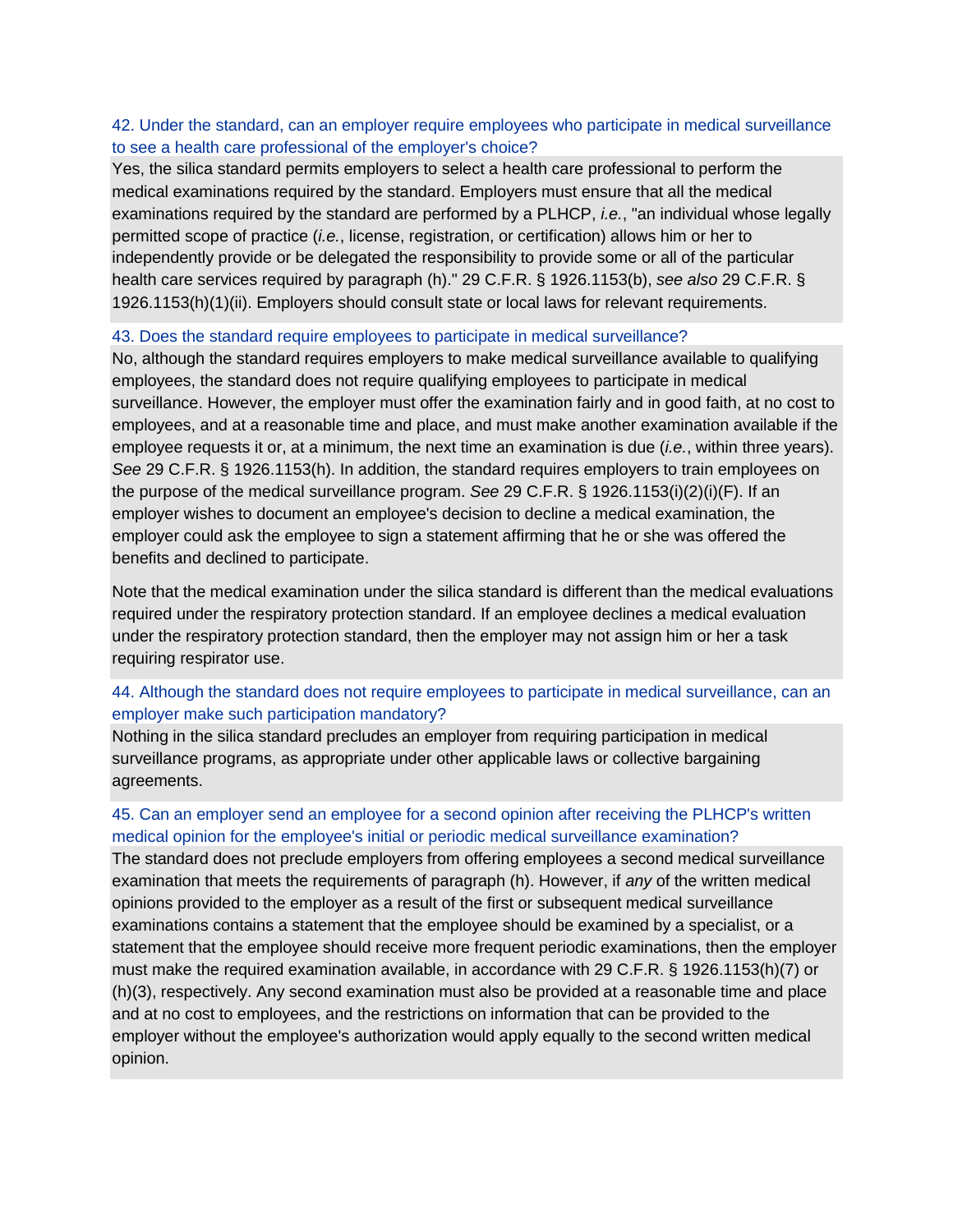[46. Paragraph \(h\) requires employers to make an initial \(baseline\) medical examination available to](https://www.osha.gov/dsg/topics/silicacrystalline/construction_info_silica.html#collapse7_8)  [each employee required to wear a respirator for 30 or more days per year, unless the employee has](https://www.osha.gov/dsg/topics/silicacrystalline/construction_info_silica.html#collapse7_8)  [received an examination that meets the requirements of the standard within the last three years. Can](https://www.osha.gov/dsg/topics/silicacrystalline/construction_info_silica.html#collapse7_8)  [an employer rely on an employee's verbal statement that he or she has already received such an](https://www.osha.gov/dsg/topics/silicacrystalline/construction_info_silica.html#collapse7_8)  [examination?](https://www.osha.gov/dsg/topics/silicacrystalline/construction_info_silica.html#collapse7_8)

No. An employee's verbal statement that he or she received an initial medical examination from a prior employer is not sufficient to discharge the employer's responsibility to offer such an examination. However, an employer may rely on documentation from the employee that demonstrates the employee received a medical examination meeting the requirements of paragraph (h)(2) within the past three years and that contains the information described in paragraph (h)(6) (*e.g.*, a copy of the written medical opinion sent to a prior employer and provided to the employee). *See* 29 C.F.R. § 1926.1153(h)(6)(iii); 81 Fed. Reg. at 16836. An employer that obtains such documentation need not offer the employee an initial medical exam. The employer must, however, offer the employee periodic medical examinations at least every three years, based on the documented date of the employee's last medical examination with a previous employer. Examinations must be offered more frequently, if the PLHCP who performed an examination recommended more frequent examinations. *See* 29 C.F.R. § 1926.1153(h)(3); 81 Fed. Reg. at 16818-19. The employer must retain, in accordance with paragraph (j)(3), any medical records upon which it relied to discharge its responsibility to provide a medical examination or determine when the next medical examination must be offered.

### [47. If a PLHCP recommends that an employee see a specialist, but the employee does not authorize](https://www.osha.gov/dsg/topics/silicacrystalline/construction_info_silica.html#collapse7_9)  [the PLHCP to include that recommendation in the written medical opinion for the employer, does the](https://www.osha.gov/dsg/topics/silicacrystalline/construction_info_silica.html#collapse7_9)  [employer need to make the specialist examination available?](https://www.osha.gov/dsg/topics/silicacrystalline/construction_info_silica.html#collapse7_9)

No. The standard requires the employer to make available an additional examination with a specialist only if the PLHCP's written medical opinion for the employer indicates that the employee should be examined by a specialist. *See* 29 C.F.R. § 1926.1153(h)(7)(i). And the employee must provide written authorization before the PLHCP's written medical opinion for the employer may include a recommendation for a specialist examination. *See* 29 C.F.R. § 1926.1153(h)(6)(ii)(B). Thus, if the PLHCP's opinion for the employer does not contain the PLHCP's recommendation for a specialist examination because the employee did not authorize the employer to receive it, then the employer is not responsible for offering additional examinations. *See* 81 Fed. Reg. at 16837.

## [48. The standard requires respirator use under certain circumstances. Under OSHA's respiratory](https://www.osha.gov/dsg/topics/silicacrystalline/construction_info_silica.html#collapse7_10)  [protection standard, employees must be medically able to use a respirator. What are the employer's](https://www.osha.gov/dsg/topics/silicacrystalline/construction_info_silica.html#collapse7_10)  [responsibilities for employees who are assigned a task that requires the use of a respirator under the](https://www.osha.gov/dsg/topics/silicacrystalline/construction_info_silica.html#collapse7_10)  [standard, but are not medically able to use a negative pressure respirator?](https://www.osha.gov/dsg/topics/silicacrystalline/construction_info_silica.html#collapse7_10)

Among other things, OSHA's respiratory protection standard requires employers to provide a medical evaluation to determine the employee's ability to use a respirator, before the employee is fit tested or required to use the respirator in the workplace. *See* 29 C.F.R. § 1910.134(e)(1). It also requires employers to obtain a written recommendation from the PLHCP on whether the employee is medically able to use a respirator. *See* 29 C.F.R. § 1910.134(e)(6)(i)(A). If an employee receives medical surveillance under the silica standard, the PLHCP's written medical opinion for the employer also must include any recommended limitations on the employee's use of respirators. *See* 29 C.F.R. § 1926.1153(h)(6)(i)(C). If a PLHCP determines through either a medical evaluation under the respiratory protection standard, or medical surveillance under the silica standard, that an employee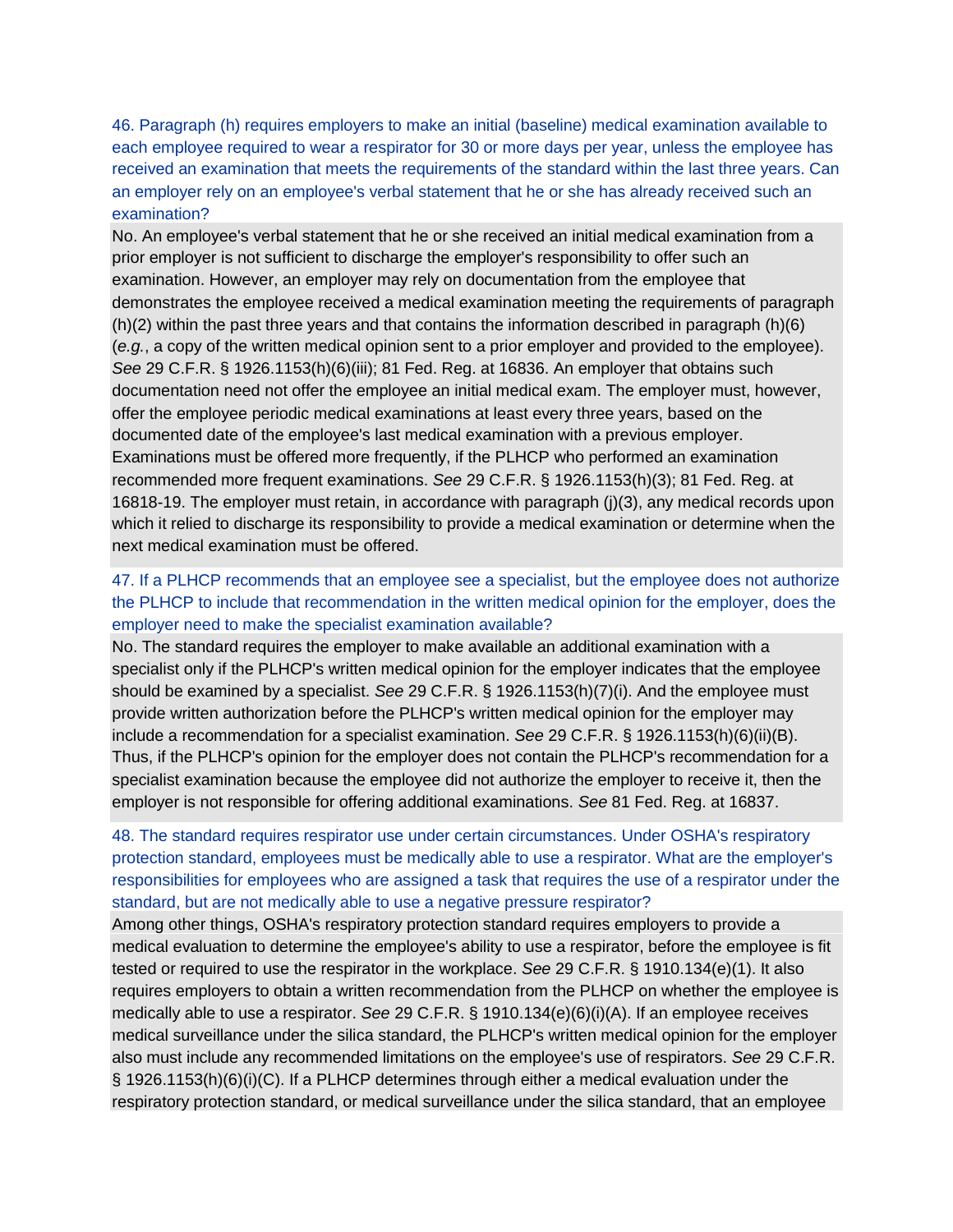has a medical condition that places the employee's health at increased risk if a negative pressure respirator is used, but the employee can use a powered air purifying respirator (PAPR), then the employer must provide a PAPR. *See* 29 C.F.R. § 1910.134(e)(6)(ii). OSHA believes many workers who are medically unable to use a negative pressure respirator will be able to use a PAPR. However, if an employee cannot use either type of respirator, then the employer must not assign the employee to perform a task that would require the employee to use a respirator. In such a situation, the employer may need to consult other local, state, or federal laws and regulations and collective bargaining agreements to determine its obligations with respect to such employees.

[49. There are some situations in which employees may want to use respirators even though](https://www.osha.gov/dsg/topics/silicacrystalline/construction_info_silica.html#collapse7_11)  [respirator use is not required by the silica standard. If employees use respirators when respirator](https://www.osha.gov/dsg/topics/silicacrystalline/construction_info_silica.html#collapse7_11)  [use is not required by the standard, does such respirator use count toward the 30-day trigger for](https://www.osha.gov/dsg/topics/silicacrystalline/construction_info_silica.html#collapse7_11)  [medical surveillance?](https://www.osha.gov/dsg/topics/silicacrystalline/construction_info_silica.html#collapse7_11)

No. The standard only requires employers to make medical surveillance available to employees who will be required *by the silica standard* to use a respirator for 30 or more days per year. *See* 29 C.F.R. § 1926.1153(h)(1)(i). See the Small Entity Compliance Guide for the Respiratory Protection Standard [\(https://www.osha.gov/Publications/3384small-entity-for-respiratory-protection-standard](https://www.osha.gov/Publications/3384small-entity-for-respiratory-protection-standard-rev.pdf)[rev.pdf\)](https://www.osha.gov/Publications/3384small-entity-for-respiratory-protection-standard-rev.pdf) for additional information about respirator requirements.

### **Employee Information and Training (29 C.F.R. § 1926.1153(i)(2))**

The standard requires employers to ensure that each employee who is covered by the silica standard can demonstrate knowledge and understanding of the health hazards associated with exposure to silica, specific tasks in the workplace that could result in exposure to silica, specific measures the employer has implemented to protect employees from exposure to silica, the contents of the standard, the identity of the competent person designated by the employer, and the purpose and a description of the medical surveillance program. 29 C.F.R. § 1926.1153(i)(2)(i).

### [50. Does this standard require classroom training for employees on the required subjects of the](https://www.osha.gov/dsg/topics/silicacrystalline/construction_info_silica.html#collapse8_1)  [rule?](https://www.osha.gov/dsg/topics/silicacrystalline/construction_info_silica.html#collapse8_1)

No. Employers are in the best position to determine how training can most effectively be accomplished. Therefore, the standard does not specify how an employer needs to train employees. Acceptable forms of training may include hands-on training, videos, slide presentations, classroom instruction, informal discussions during safety meetings, written materials, or any combination of these methods. However, to ensure that employees comprehend the material presented during training, it is critical that trainees have the opportunity to ask questions and receive answers if they do not fully understand the material presented to them. This requirement can be met in a variety of ways. For example, employers that train employees through video presentations or computer-based programs can have a qualified trainer available to address questions after the presentation, or provide a telephone hotline so that trainees have direct access to a qualified trainer. *See* 81 Fed. Reg. at 16845. Employers may also choose to designate a qualified employee to answer questions for these purposes.

### [51. How can employees demonstrate knowledge and understanding of the required subjects, as](https://www.osha.gov/dsg/topics/silicacrystalline/construction_info_silica.html#collapse8_2)  [required by the silica standard?](https://www.osha.gov/dsg/topics/silicacrystalline/construction_info_silica.html#collapse8_2)

There is no set method employers must use to ensure employees demonstrate knowledge and understanding of the required subjects. Instead, the standard defines employers' training obligations